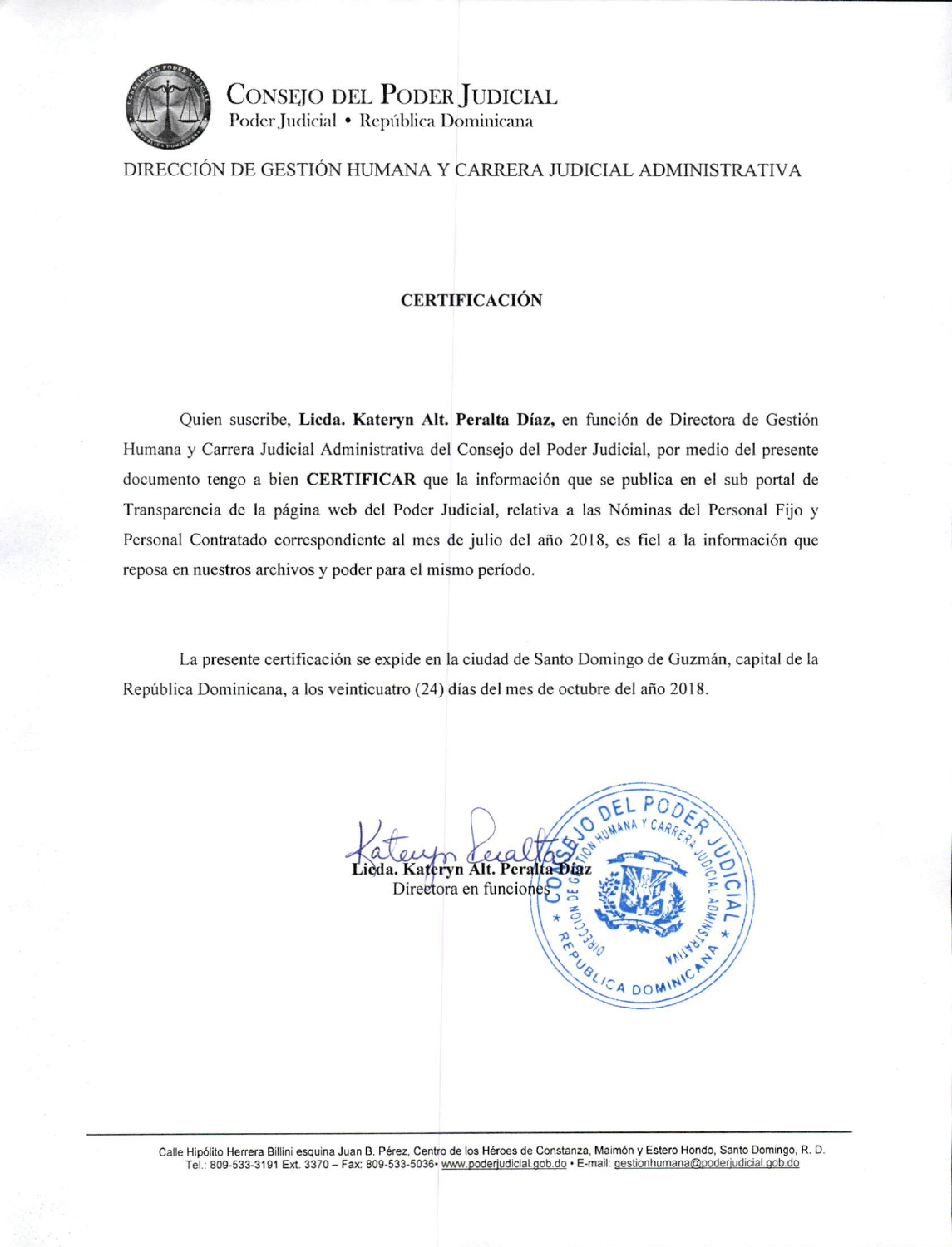

CONSEJO DEL PODER JUDICIAL<br>República Dominicana

Dirección General de Administración y Carrera Judicial

Dirección de Gestión Humana y Carrera Judicial Administrativa<br>División Registro de Personal

## **PERSONAL CONTRATADO - JULIO 2018**

| <b>ESTATUS</b>     | <b>NOMBRE</b>                        | <b>CARGO</b>                    | <b>SUELDO</b> |           | <b>F-INGRESO</b> | <b>VENCIMIENTO</b> |
|--------------------|--------------------------------------|---------------------------------|---------------|-----------|------------------|--------------------|
| SJI                | ESTHEL C. MARMOLEJOS DE LA ROSA      | OFICINISTA 1RA. INSTANCIA       | RD\$          | 20.760.00 | 30/10/2017       | N/A                |
| <b>SJI</b>         | STIVEN B. MARTINEZ SANTANA           | ALGUACIL DE ESTRADO             | RD\$          | 14,760.00 | 24/07/2017       | N/A                |
| <b>CONTRATADO</b>  | <b>FRANCISCO H. VALDEZ</b>           | <b>OFICINISTA CORTE</b>         | RD\$          | 24,240.00 | 10/12/2014       | N/A                |
| <b>ICONTRATADO</b> | CEFERINO OFFRER DE LA ROSA           | SEGURIDAD DE JUEZ               | RD\$          | 14,400.00 | 07/09/2015       | N/A                |
| SJI                | MERYCLENYS P. FELIZ MENDEZ           | OFICINISTA 1RA. INSTANCIA       | RD\$          | 20,760.00 | 11/09/2017       | N/A                |
| <b>CONTRATADO</b>  | <b>WILLIAM R. ORTIZ PUJOLS</b>       | ALGUACIL DE ESTRADO             | RD\$          | 14,760.00 | 25/04/2005       | N/A                |
| <b>SJI</b>         | SANDRA C. RIVAS AGRAMONTE            | <b>OFICINISTA</b>               | RD\$          | 20.760.00 | 11/06/2018       | 31/12/2018         |
| <b>SJI</b>         | MERLYN E. DE LEON GALVAN             | OFICINISTA 1RA. INSTANCIA       | RD\$          | 20,760.00 | 24/11/2017       | N/A                |
| SJI                | <b>FLAVIO ALB. ESCOTO</b>            | <b>ARCHIVISTA</b>               | RD\$          | 13,920.00 | 01/07/2010       | N/A                |
| <b>SJI</b>         | AMBAR Y. SAVIÑON                     | OFICINISTA 1RA. INSTANCIA       | RD\$          | 20,760.00 | 16/11/2017       | 05/11/2018         |
| SJI                | ANGEL L. SANCHEZ SANTOS              | OFICINISTA 1RA. INSTANCIA       | RD\$          | 20,760.00 | 10/07/2017       | 01/11/2018         |
| <b>SJI</b>         | <b>JOLI M. PEREZ PEREYRA</b>         | OFICINISTA 1RA. INSTANCIA       | RD\$          | 20,760.00 | 05/03/2018       | N/A                |
| <b>CONTRATADO</b>  | <b>GLORIA A. MOJICA BELL</b>         | ASESOR (A) IMPOSITIVO           | RD\$          | 43,420.80 | 16/06/2015       | N/A                |
| SJI                | VANNELLY E. JEREZ JIMENEZ            | OFICINISTA 1RA. INSTANCIA       | RD\$          | 20,760.00 | 07/02/2018       | N/A                |
| <b>SJI</b>         | <b>ANTONIO ACOSTA</b>                | ALGUACIL DE ESTRADO             | RD\$          | 14.760.00 | 01/07/2007       | N/A                |
| SJI                | GISBEL AQUINO MARIÑEZ                | OFICINISTA 1RA. INSTANCIA       | RD\$          | 20,760.00 | 24/04/2018       | N/A                |
| <b>SJI</b>         | CHARINA V. PUENTE GARCIA             | OFICINISTA JDO. DE PAZ          | RD\$          | 16,440.00 | 07/05/2018       | 31/12/2018         |
| SJI                | KAROLINE MARTINEZ SANCHEZ            | OFICINISTA 1RA. INSTANCIA       | RD\$          | 20,760.00 | 31/08/2017       | 01/11/2018         |
| <b>SJI</b>         | <b>LEIDY P. LEBRON ALCANTARA</b>     | OFICINISTA 1RA. INSTANCIA       | RD\$          | 20,760.00 | 12/12/2017       | 12/12/2018         |
| <b>CONTRATADO</b>  | <b>JUANA F. RODRIGUEZ VILLANUEVA</b> | OFICINISTA 1RA. INSTANCIA       | RD\$          | 20.760.00 | 01/11/2016       | N/A                |
| <b>CONTRATADO</b>  | <b>MAXIMO ABREU THEN</b>             | <b>SUPERVISOR NACIONAL</b>      | RD\$          | 90,000.00 | 03/07/2017       | N/A                |
| <b>CONTRATADO</b>  | JHONNY O. COMAS VALDEZ               | <b>GESTOR(A) ADMINISTRATIVO</b> | RD\$          | 63,360.00 | 15/05/2017       | N/A                |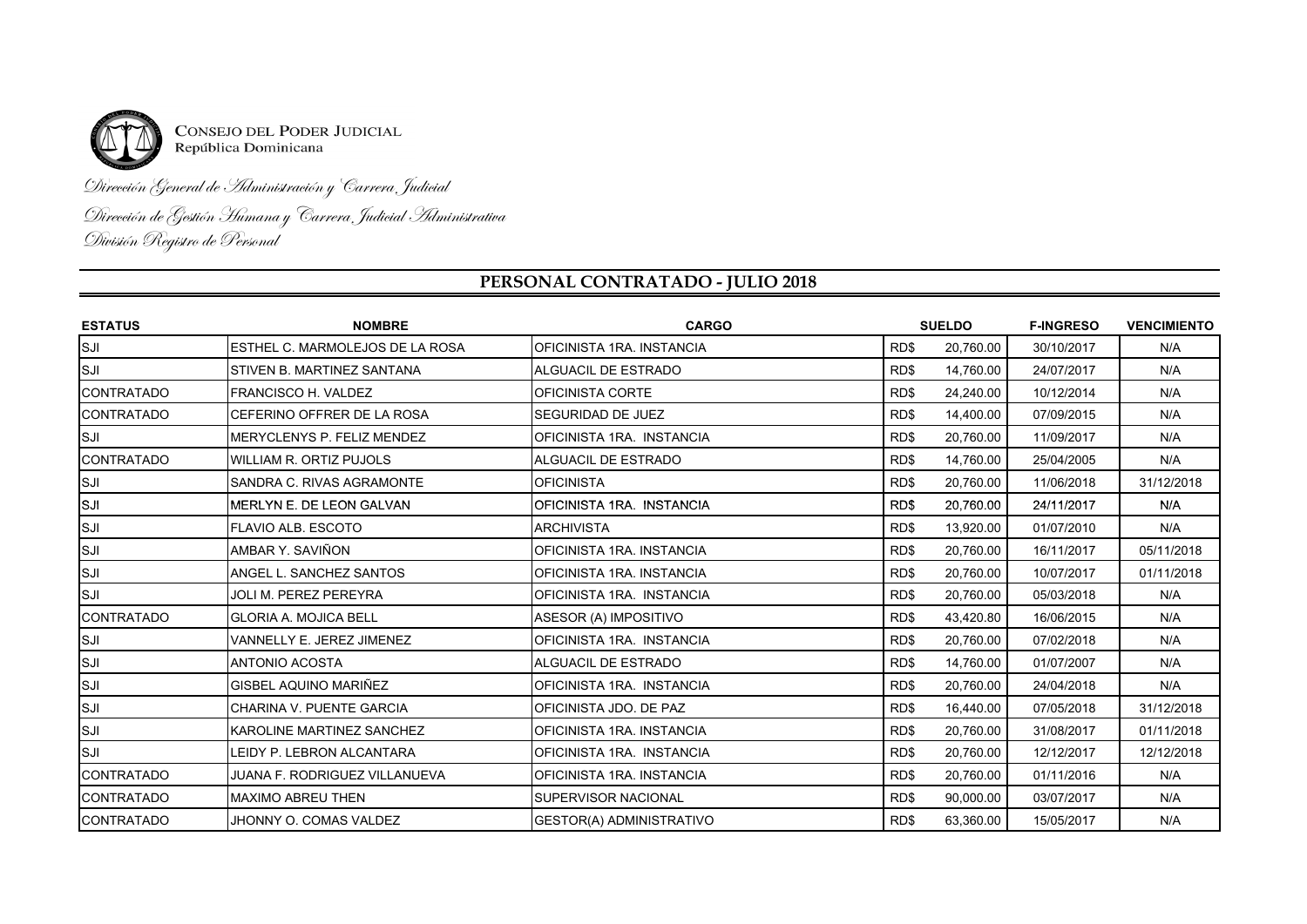| <b>CONTRATADO</b> | JULIA I. REYNOSO MALDONADO      | <b>ARCHIVISTA</b>                        | RD\$ | 24,240.00  | 28/05/2015 | N/A        |
|-------------------|---------------------------------|------------------------------------------|------|------------|------------|------------|
| <b>CONTRATADO</b> | LUIS ML. MOREL GENAO            | GESTOR ARCHIVO ACTIVO                    | RD\$ | 67,082.40  | 01/02/2015 | N/A        |
| <b>CONTRATADO</b> | RAYSA R. TRINIDAD DE RUIZ       | <b>SECRETARIA</b>                        | RD\$ | 39,992.40  | 23/01/2017 | N/A        |
| SJI               | HAROLD O. COHEN RUIZ            | AUX. DE RECEPCION Y ENTREGA              | RD\$ | 24,240.00  | 23/01/2018 | 02/12/2018 |
| SJI               | YEMELI P. SANTOS GARCIA         | AUX. DE RECEPCION Y ENTREGA              | RD\$ | 24,240.00  | 18/09/2017 | N/A        |
| SJI               | TONY DUARTE ZABALA              | AUX. DE RECEPCION Y ENTREGA              | RD\$ | 24,240.00  | 18/09/2017 | N/A        |
| SJI               | RANDY EMILIANO RODRIGUEZ        | AUX. DE RECEPCION Y ENTREGA              | RD\$ | 24,240.00  | 18/09/2017 | N/A        |
| <b>CONTRATADO</b> | HILKA Y. PUJOLS CUSTODIO        | AUX. DE RECEPCION Y ENTREGA              | RD\$ | 24,240.00  | 02/03/2015 | N/A        |
| <b>CONTRATADO</b> | RAMONA C. SOTO MARTINEZ         | OFICINISTA CITACIONES Y NOTIFICACIONES   | RD\$ | 21,000.00  | 14/02/2001 | N/A        |
| <b>CONTRATADO</b> | NIDIA E. REYNOSO MATOS          | MEDIADOR                                 | RD\$ | 67,082.40  | 20/03/2007 | N/A        |
| <b>CONTRATADO</b> | MAYRA T. HERNANDEZ GORIS        | <b>MEDIADOR</b>                          | RD\$ | 67,082.40  | 21/07/2010 | N/A        |
| <b>CONTRATADO</b> | PETRONILA ROSARIO ADAMES        | COORDINADOR CENTRO DE MEDIACION FAMILIAR | RD\$ | 77,836.80  | 20/03/2007 | N/A        |
| <b>CONTRATADO</b> | WALTER ANT. CORDERO CIMMINO     | COORDINADOR NACIONAL DE MEDIACION        | RD\$ | 152,806.60 | 05/12/2014 | N/A        |
| <b>SJI</b>        | CESAR C. VELOZ TIBURCIO         | ASESOR Y CONSULTOR                       | RD\$ | 101,760.00 | 02/01/2017 | N/A        |
| <b>CONTRATADO</b> | SILVESTRE ESTRELLA CABRERA      | SEGURIDAD DE JUEZ SCJ                    | RD\$ | 15,600.00  | 04/09/2017 | N/A        |
| <b>CONTRATADO</b> | ARSENIO REYES RODRIGUEZ         | CONTRALOR GENERAL CPJ                    | RD\$ | 250,000.00 | 27/01/2014 | N/A        |
| <b>CONTRATADO</b> | EVANGELISTA DE JESUS DE JESUS   | AUDITOR INTERNO                          | RD\$ | 88,100.00  | 17/03/2015 | N/A        |
| <b>CONTRATADO</b> | CARLOS L. BLANC MARTINEZ        | AUDITOR INTERNO                          | RD\$ | 88,100.00  | 10/08/2015 | N/A        |
| <b>CONTRATADO</b> | SANTO R. VARGAS BATISTA         | <b>AGENTE DE SERVICIOS</b>               | RD\$ | 24,240.00  | 28/11/2016 | N/A        |
| <b>CONTRATADO</b> | LUCIA PANTALEON RODRIGUEZ       | ASISTENTE DIRECCION ADMINISTRATIVA       | RD\$ | 77,836.80  | 04/03/2013 | N/A        |
| <b>CONTRATADO</b> | MANUEL ANT. JIMENEZ GOMEZ       | SUPERVISOR(A) ADMINISTRATIVO             | RD\$ | 67,082.40  | 04/05/2005 | N/A        |
| <b>CONTRATADO</b> | CARMEN G. CAMILO UREÑA          | SUPERVISOR(A) ADMINISTRATIVO             | RD\$ | 67,082.40  | 01/03/2006 | N/A        |
| <b>CONTRATADO</b> | ALBIS A. CUEVAS MOTA            | SUPERVISOR(A) ADMINISTRATIVO ZONA ESTE   | RD\$ | 67,082.40  | 07/11/2016 | N/A        |
| <b>CONTRATADO</b> | RAFAEL SUAREZ CONCEPCION        | SUPERVISOR DE SEGURIDAD                  | RD\$ | 77,836.80  | 05/04/2013 | N/A        |
| <b>CONTRATADO</b> | ALEXIS A. RAMIREZ DE LOS SANTOS | SEGURIDAD EX-PRESIDENTE SCJ              | RD\$ | 17,943.52  | 02/06/2014 | N/A        |
| <b>CONTRATADO</b> | OFELIO SUAREZ HERNANDEZ         | SEGURIDAD EX-JUEZ SCJ                    | RD\$ | 15,600.00  | 13/10/2015 | N/A        |
| <b>CONTRATADO</b> | RAFAEL A. MANCEBO               | VIGILANTE                                | RD\$ | 13,800.00  | 17/03/2005 | N/A        |
| <b>CONTRATADO</b> | <b>CESAR RINCON TEJEDA</b>      | VIGILANTE                                | RD\$ | 13,680.00  | 29/11/2004 | N/A        |
| <b>SJI</b>        | <b>HECTOR A. DIAZ NEUMANN</b>   | ASESOR DE ORGANIZACION Y ADMINISTRACION  | RD\$ | 60,000.00  | 23/11/2012 | N/A        |
| <b>CONTRATADO</b> | <b>ESMEDIN REYES CUEVAS</b>     | <b>CONSERJE</b>                          | RD\$ | 14,160.00  | 24/01/2006 | N/A        |
| <b>CONTRATADO</b> | <b>BERTA CONTRERAS CABRAL</b>   | CONSERJE                                 | RD\$ | 12,444.00  | 28/12/2016 | N/A        |
| <b>CONTRATADO</b> | JOANNY ALT. TEJADA GOMEZ        | ASISTENTE DIRECCION POLITICAS PUBLICAS   | RD\$ | 77,836.80  | 14/11/2014 | N/A        |
| <b>CONTRATADO</b> | FEDERICO MENDEZ NOVA            | DIRECTOR (A) DE PRENSA Y COMUNICACIONES  | RD\$ | 184,800.00 | 07/12/2015 | N/A        |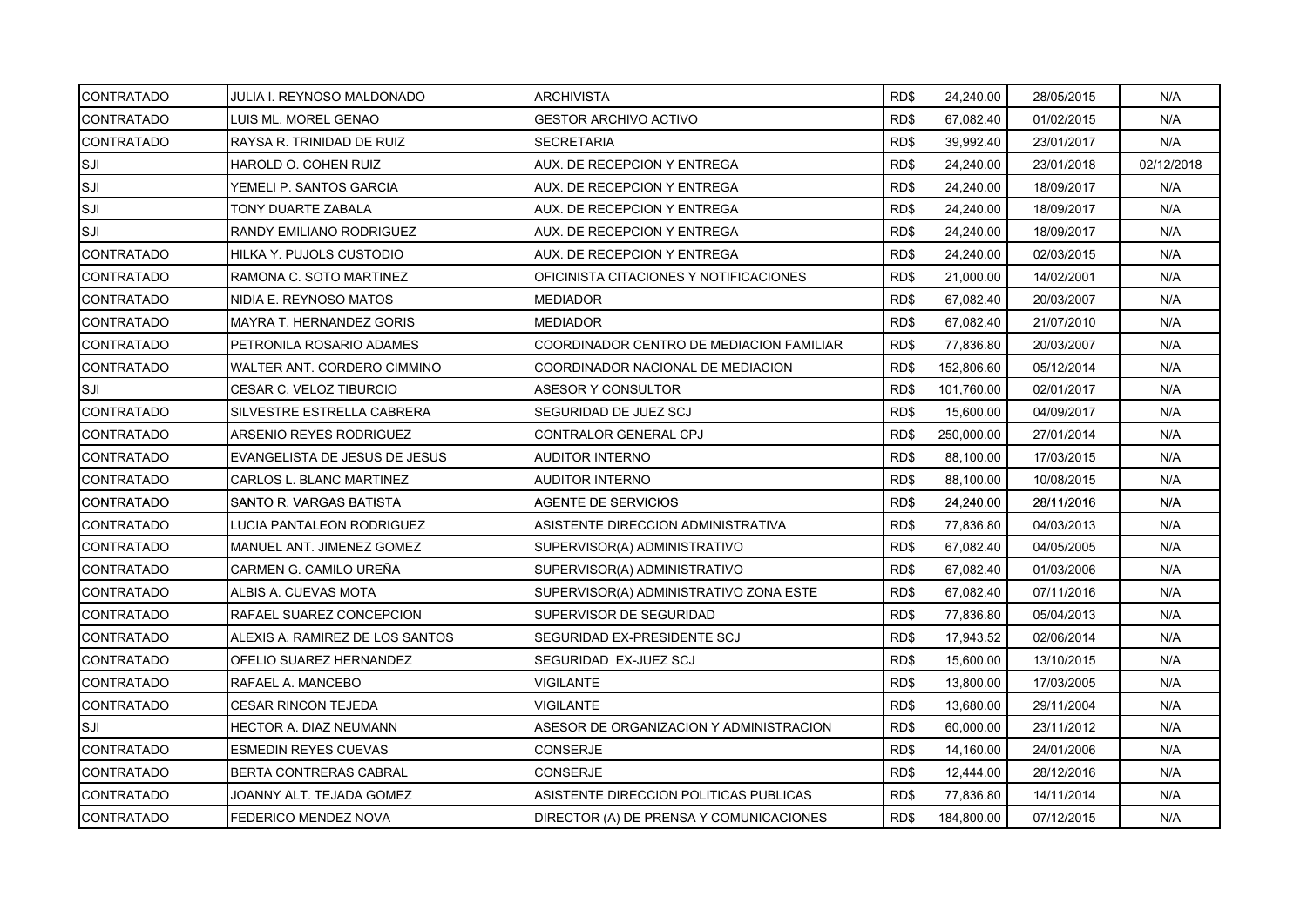| <b>CONTRATADO</b> | ELIZABETH DIAZ CASTELLANO           | COORDINADOR(A) DEL COMITE DE COMPRAS Y LICITACIONES |      | 152,806.60 | 04/09/2017 | N/A        |
|-------------------|-------------------------------------|-----------------------------------------------------|------|------------|------------|------------|
| <b>CONTRATADO</b> | JOSE A. MARIA PEREZ                 | SUPERVISOR NACIONAL DE TRIBUNALES                   | RD\$ | 90,000.00  | 08/07/2014 | N/A        |
| <b>CONTRATADO</b> | <b>MAYRA J. FROMETA BRITO</b>       | ANALISTA II ACTIVO FIJO                             | RD\$ | 44,092.80  | 02/03/2015 | N/A        |
| <b>CONTRATADO</b> | SAN E. SANCHEZ                      | AUXILIAR DE ALMACEN                                 | RD\$ | 16,920.00  | 03/04/2017 | N/A        |
| <b>CONTRATADO</b> | LLIRA C. SIERRA RECIO               | ANALISTA JURIDICO                                   | RD\$ | 44,902.80  | 07/11/2014 | N/A        |
| SJI               | JHENNY R. MARTIN BOBADILLA          | ANALISTA PROGRAMADOR                                | RD\$ | 67,082.40  | 23/08/2016 | 25/02/2019 |
| <b>CONTRATADO</b> | LIDIA M. DE LA CRUZ GUZMAN          | <b>ENC. NOMINAS</b>                                 | RD\$ | 117,532.80 | 12/06/2017 | N/A        |
| <b>CONTRATADO</b> | BERENICE SEGURA ESPINOSA            | AUXILIAR ADMINISTRATIVO                             | RD\$ | 24,240.00  | 03/08/2017 | N/A        |
| <b>CONTRATADO</b> | <b>CLARIVER BRITO ARNAUD</b>        | SECRETARIA (O) DE DIVISION                          | RD\$ | 24,240.00  | 06/03/2017 | N/A        |
| SJI               | TEOFILA DEL R. POLONIA MARTINEZ     | AUXILIAR ADMINISTRATIVO                             | RD\$ | 24,240.00  | 24/04/2017 | N/A        |
| SJI               | NATHALIE GOMEZ PEGUERO              | AUXILIAR ADMINISTRATIVO                             | RD\$ | 24,240.00  | 28/02/2018 | N/A        |
| SJI               | RAMON A. HICIANO ROJAS              | AUXILIAR ADMINISTRATIVO                             | RD\$ | 24,240.00  | 16/04/2018 | N/A        |
| ISJI              | JOHANNA E. SUERO DE LOS SANTOS      | AUXILIAR ADMINISTRATIVO                             | RD\$ | 24,240.00  | 11/08/2017 | N/A        |
| <b>CONTRATADO</b> | <b>GABRIEL A. PAULINO FERNANDEZ</b> | ASESOR DE PROTOCOLO                                 | RD\$ | 84,000.00  | 03/03/2005 | N/A        |
| <b>CONTRATADO</b> | <b>HILARIO FRIAS FRIAS</b>          | CAMARERO I                                          | RD\$ | 38,088.00  | 15/08/2007 | N/A        |
| <b>CONTRATADO</b> | ERNESTINA E. CABRERA DE GERMAN      | CAMARERO III                                        | RD\$ | 28,860.00  | 22/04/2004 | N/A        |
| <b>CONTRATADO</b> | ORLANDO E. PEREZ                    | CAMARERO III                                        | RD\$ | 28,860.00  | 06/09/2007 | N/A        |
| <b>CONTRATADO</b> | JOSE L. CARBUCCIA PIMENTEL          | CAMARERO III                                        | RD\$ | 28,860.00  | 18/03/2016 | N/A        |
| <b>CONTRATADO</b> | ISIS P. PEREZ MARTINEZ              | ABOGADO LITIGANTE                                   | RD\$ | 105,720.00 | 31/01/2017 | N/A        |
| <b>CONTRATADO</b> | NORIS L. NUÑEZ REGALADO             | ABOGADO AYUDANTE SCJ                                | RD\$ | 105,720.00 | 08/08/2016 | N/A        |
| <b>CONTRATADO</b> | NIXON JUAN SALOMON                  | CATALOGADOR                                         | RD\$ | 33,120.00  | 07/12/2016 | N/A        |
| <b>CONTRATADO</b> | SANTO A. AMADOR GONZALEZ            | <b>MAYORDOMO III</b>                                | RD\$ | 16,920.00  | 16/04/2001 | N/A        |
| <b>CONTRATADO</b> | ADOLFO C. LORA                      | <b>VIGILANTE</b>                                    | RD\$ | 12,780.00  | 01/05/2002 | N/A        |
| <b>CONTRATADO</b> | <b>ESTELIA MORILLO</b>              | CONSERJE                                            | RD\$ | 12,444.00  | 01/06/2015 | N/A        |
| <b>CONTRATADO</b> | CRUSITA AGRAMONTE OTAÑO             | <b>CONSERJE</b>                                     | RD\$ | 12,444.00  | 21/09/2015 | N/A        |
| <b>CONTRATADO</b> | MANUEL DE JS. FERREIRA BUENO        | VIGILANTE                                           | RD\$ | 12,780.00  | 15/07/2004 | N/A        |
| ISJI              | RAFAEL U. HERRERA                   | CONSERJE                                            | RD\$ | 12,444.00  | 14/09/2017 | N/A        |
| <b>CONTRATADO</b> | PABLO Y. ROSARIO TERRERO            | ENCARGADO(A) OFICINA ADMINISTRATIVA I               | RD\$ | 45,600.00  | 02/11/2000 | N/A        |
| <b>CONTRATADO</b> | MANUEL DE JS. ROJAS CHALAS          | <b>VIGILANTE</b>                                    | RD\$ | 13,618.81  | 07/10/2004 | N/A        |
| <b>CONTRATADO</b> | URSIMIDIO PACHECO PEGUERO           | <b>CONSERJE</b>                                     | RD\$ | 12,444.00  | 02/10/2001 | N/A        |
| <b>CONTRATADO</b> | YESICA G. HERRERA PEÑA              | CONSERJE                                            | RD\$ | 12,444.00  | 22/09/2016 | N/A        |
| <b>CONTRATADO</b> | WILLY DE LA CRUZ GUZMAN             | MENSAJERO EXTERNO                                   | RD\$ | 18,120.00  | 05/06/2017 | N/A        |
| <b>CONTRATADO</b> | ARISMENDY VASQUEZ CORDERO           | <b>VIGILANTE</b>                                    | RD\$ | 13,680.00  | 16/12/2004 | N/A        |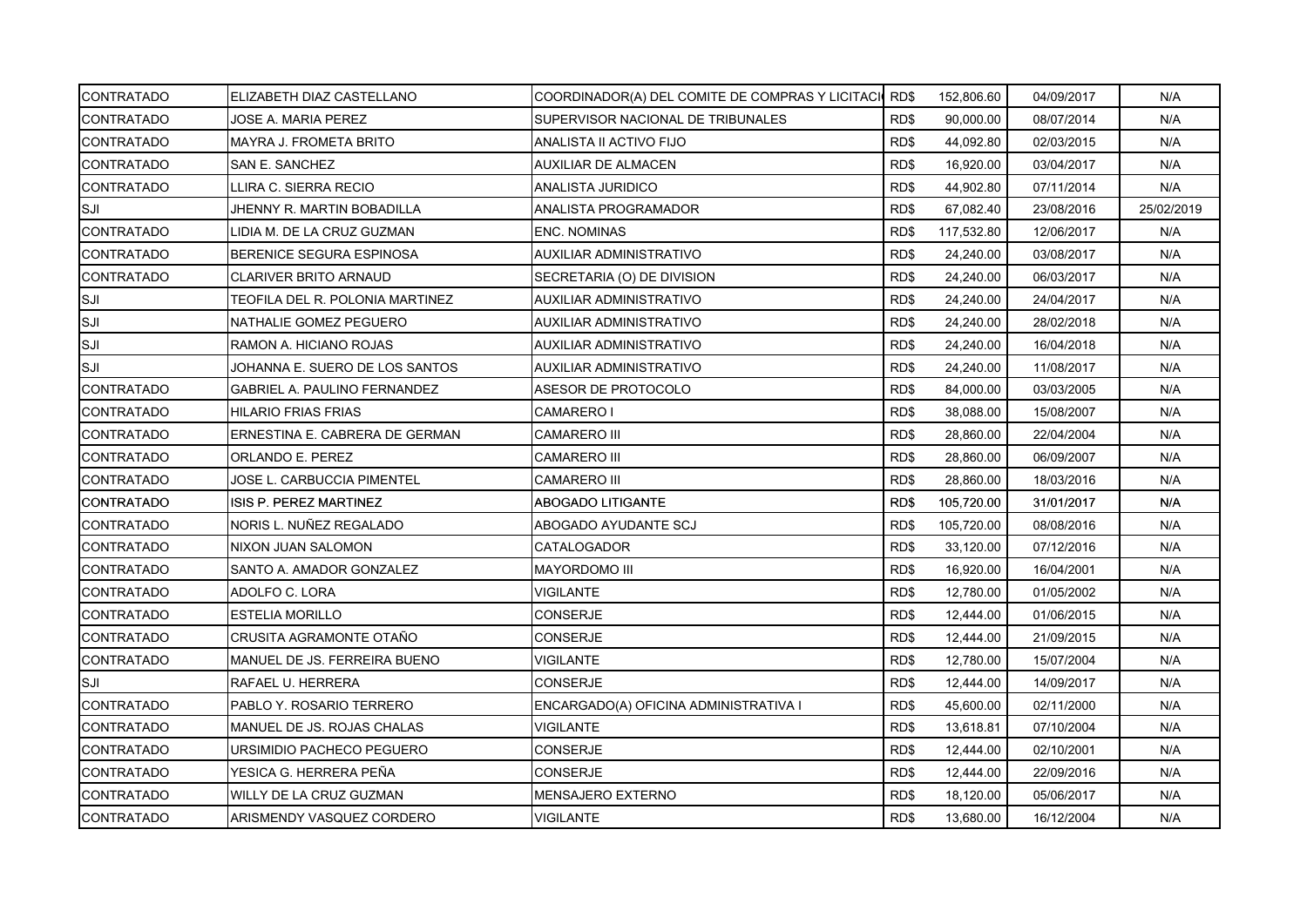| <b>CONTRATADO</b> | <b>ELPIDIO SANTOS PAULA</b>        | <b>VIGILANTE</b>                 | RD\$ | 12,780.00 | 24/05/2004 | N/A |
|-------------------|------------------------------------|----------------------------------|------|-----------|------------|-----|
| <b>CONTRATADO</b> | <b>LIRIO RAMIREZ CORNIELES</b>     | <b>PLOMERO</b>                   | RD\$ | 18,360.00 | 12/02/2002 | N/A |
| <b>CONTRATADO</b> | <b>FERNANDO BANKS</b>              | <b>REPRODUCTOR DE DOCUMENTOS</b> | RD\$ | 15,840.00 | 20/10/2016 | N/A |
| <b>CONTRATADO</b> | VENERANDA POLANCO VILLAR           | CONSERJE                         | RD\$ | 12,444.00 | 01/10/2002 | N/A |
| SJI               | DAVID ANT. GARCIA TIFA             | CONSERJE                         | RD\$ | 12,444.00 | 04/08/2017 | N/A |
| SJI               | ANA MOSQUEA JIMENEZ                | <b>CONSERJE</b>                  | RD\$ | 12,444.00 | 07/08/2017 | N/A |
| SJI               | <b>SOFIA JIMENEZ</b>               | <b>CONSERJE</b>                  | RD\$ | 12,444.00 | 07/08/2017 | N/A |
| SJI               | IVONNE M. DEL MONTE PEREZ          | CONSERJE                         | RD\$ | 12,444.00 | 07/08/2017 | N/A |
| SJI               | JOSE S. TRINIDAD                   | <b>MENSAJERO INTERNO</b>         | RD\$ | 12,444.00 | 08/08/2017 | N/A |
| SJI               | RICARDO ARIAS LARA                 | <b>CONSERJE</b>                  | RD\$ | 12,444.00 | 26/02/2018 | N/A |
| SJI               | MARIA ALT. RODRIGUEZ YNOA          | <b>MENSAJERO INTERNO</b>         | RD\$ | 12,444.00 | 14/05/2018 | N/A |
| SJI               | LEIDY M. PADILLA MORETA            | CONSERJE                         | RD\$ | 14,160.00 | 28/05/2018 | N/A |
| <b>CONTRATADO</b> | CANDIDA R. CORPORAN SANTOS         | CONSERJE                         | RD\$ | 14,160.00 | 13/12/2005 | N/A |
| <b>CONTRATADO</b> | LUISA ARBOLEDA SANTANA             | <b>CONSERJE</b>                  | RD\$ | 14,160.00 | 01/11/2000 | N/A |
| <b>CONTRATADO</b> | MERCEDES LEDESMA FELIZ             | <b>CONSERJE</b>                  | RD\$ | 14,160.00 | 01/11/2000 | N/A |
| <b>CONTRATADO</b> | RAMONA ALCANTARA VALDEZ            | CONSERJE                         | RD\$ | 14,160.00 | 09/12/2008 | N/A |
| <b>CONTRATADO</b> | MAYRA DE LA CRUZ MATEO             | <b>CONSERJE</b>                  | RD\$ | 14,160.00 | 17/11/2016 | N/A |
| <b>CONTRATADO</b> | <b>CARMEN PIERRE OLIVO</b>         | CONSERJE                         | RD\$ | 14,160.00 | 17/04/2017 | N/A |
| <b>CONTRATADO</b> | RAMON E. DOÑE                      | VIGILANTE                        | RD\$ | 13,800.00 | 04/08/2005 | N/A |
| <b>CONTRATADO</b> | SERGIO RAMIREZ VALENZUELA          | VIGILANTE                        | RD\$ | 13,800.00 | 25/11/2005 | N/A |
| SJI               | FIOR PERALTA MOYA                  | <b>CONSERJE</b>                  | RD\$ | 12,444.00 | 07/08/2017 | N/A |
| SJI               | <b>COLASA SANCHEZ VICENTE</b>      | <b>CONSERJE</b>                  | RD\$ | 12,444.00 | 07/08/2017 | N/A |
| SJI               | ANDREA DEL C. REYES                | <b>CONSERJE</b>                  | RD\$ | 12,444.00 | 07/08/2017 | N/A |
| SJI               | <b>IVELISSE M. BEATO ABREU</b>     | CONSERJE                         | RD\$ | 12,444.00 | 07/08/2017 | N/A |
| SJI               | <b>IVELISSE ALT. ARROYO ARROYO</b> | <b>CONSERJE</b>                  | RD\$ | 12,444.00 | 07/08/2017 | N/A |
| <b>CONTRATADO</b> | RAISA T. GRULLON GARCIA            | SECRETARIA (O) AUXILIAR          | RD\$ | 23,760.00 | 10/05/2004 | N/A |
| <b>CONTRATADO</b> | MANUEL E. PEÑA PEREZ               | TECNICO DE REFRIGERACION         | RD\$ | 22,800.00 | 21/06/2017 | N/A |
| <b>CONTRATADO</b> | VIRGILIO ANT. JIMENEZ LEGUISAMO    | <b>PLOMERO</b>                   | RD\$ | 21,480.00 | 11/08/2005 | N/A |
| <b>CONTRATADO</b> | JOSE TIMO SELIS                    | ALBANIL S.C.J.                   | RD\$ | 15,840.00 | 16/06/2005 | N/A |
| <b>CONTRATADO</b> | <b>MARIA MEDINA SENA</b>           | <b>CONSERJE</b>                  | RD\$ | 14,160.00 | 04/09/2014 | N/A |
| <b>CONTRATADO</b> | <b>MATILDES ALCANTARA VALDEZ</b>   | CONSERJE                         | RD\$ | 14,160.00 | 16/06/2005 | N/A |
| <b>CONTRATADO</b> | <b>IGNACIO RIVERA ROSARIO</b>      | <b>JARDINERO</b>                 | RD\$ | 14,160.00 | 06/08/2015 | N/A |
| <b>CONTRATADO</b> | YVELISSE FELIZ GARCIA              | CONSERJE                         | RD\$ | 14,160.00 | 02/03/2015 | N/A |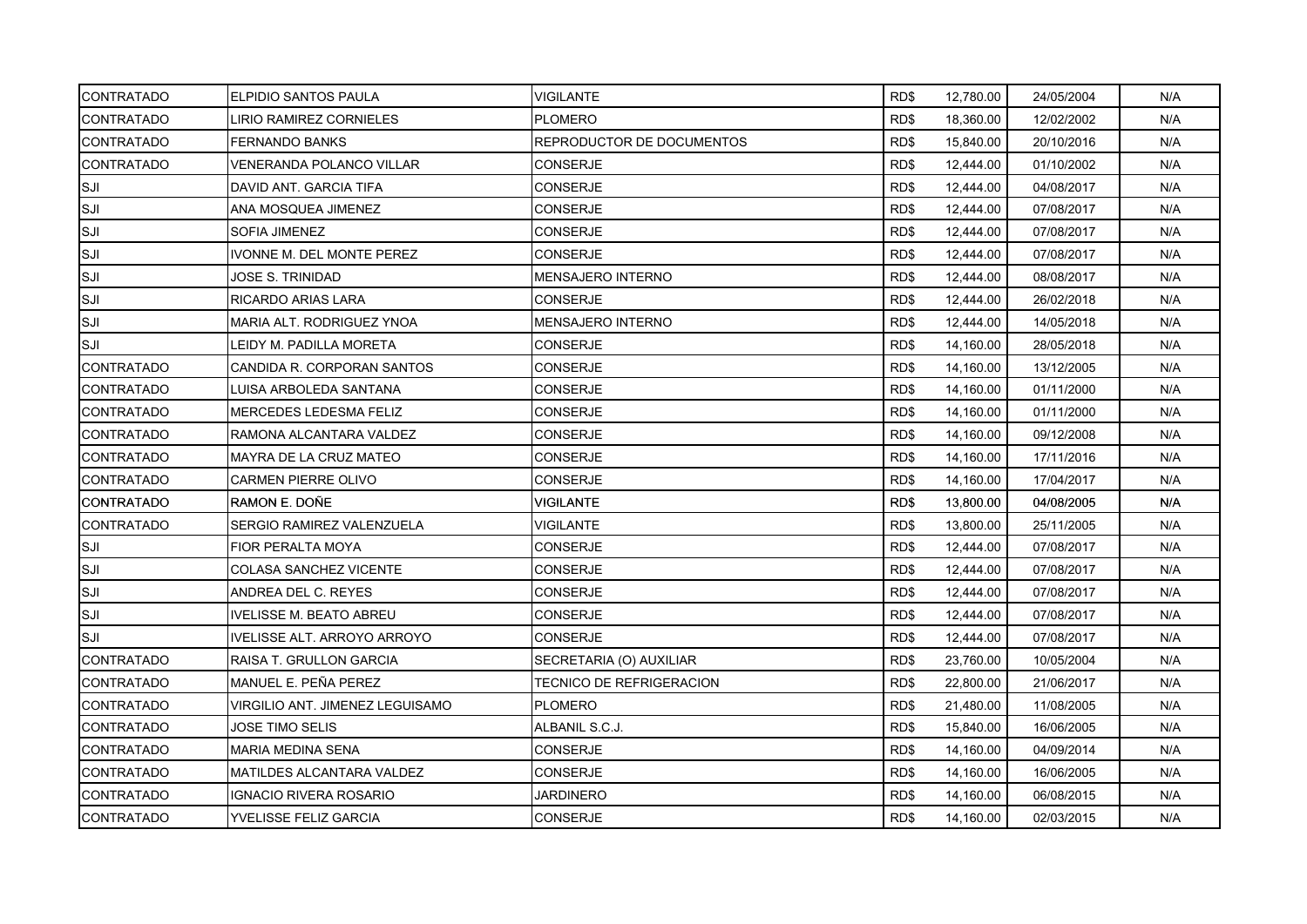| <b>CONTRATADO</b> | ANATALIA AQUINO PAULA           | <b>CONSERJE</b>                  | RD\$ | 14,160.00  | 26/09/2016 | N/A |
|-------------------|---------------------------------|----------------------------------|------|------------|------------|-----|
| <b>CONTRATADO</b> | <b>VENANCIO MARTINEZ BETREZ</b> | <b>VIGILANTE</b>                 | RD\$ | 13,800.00  | 28/04/2006 | N/A |
| <b>CONTRATADO</b> | PEDRO BELLO PERALTA             | <b>VIGILANTE</b>                 | RD\$ | 13,800.00  | 27/04/2005 | N/A |
| <b>CONTRATADO</b> | LEOPOLDO TEJEDA ALCANTARA       | VIGILANTE                        | RD\$ | 12,900.00  | 15/11/2000 | N/A |
| <b>CONTRATADO</b> | <b>CRESCENCIO RAMOS VARGAS</b>  | <b>VIGILANTE</b>                 | RD\$ | 12,780.00  | 06/09/2017 | N/A |
| <b>CONTRATADO</b> | CARMELO ACOSTA VASQUEZ          | <b>PORTERO</b>                   | RD\$ | 12,444.00  | 15/02/2002 | N/A |
| <b>CONTRATADO</b> | LUZ DEL A. NUÑEZ ALMANZAR       | CONSERJE                         | RD\$ | 12,444.00  | 24/04/2017 | N/A |
| <b>CONTRATADO</b> | <b>JOSE FRIAS</b>               | MAYORDOMO II                     | RD\$ | 18,120.00  | 09/12/2014 | N/A |
| <b>CONTRATADO</b> | RAMON A. TINEO DIAZ             | <b>MAYORDOMO III</b>             | RD\$ | 18,720.00  | 29/11/2004 | N/A |
| <b>CONTRATADO</b> | ANTONIO MENDEZ FLORIAN          | VIGILANTE                        | RD\$ | 13,680.00  | 28/11/2005 | N/A |
| <b>CONTRATADO</b> | JUAN B. ALCANTARA SOTO          | CONSERJE                         | RD\$ | 13,440.00  | 21/04/2004 | N/A |
| <b>CONTRATADO</b> | JUANA B. LLUVERES CASTILLO      | CONSERJE                         | RD\$ | 13,440.00  | 13/02/2004 | N/A |
| <b>CONTRATADO</b> | RAFAEL CASTRO                   | <b>VIGILANTE</b>                 | RD\$ | 12,780.00  | 10/05/2004 | N/A |
| <b>CONTRATADO</b> | REYNALDO ANT. CASTILLO MEJIA    | ANALISTA I CONTABILIDAD          | RD\$ | 51,804.00  | 12/11/2012 | N/A |
| <b>CONTRATADO</b> | ALBA E. VASQUEZ DE MEDRANO      | SECRETARIA (O) DE DEPARTAMENTO   | RD\$ | 37,920.00  | 02/06/2014 | N/A |
| <b>CONTRATADO</b> | HECTOR A. DEÑO FIGUEREO         | SUPERVISOR DE PLANTAS ELECTRICAS | RD\$ | 133,056.00 | 13/03/2012 | N/A |
| ISJI              | DAYSI MONTILLA GENAO            | <b>CONSERJE</b>                  | RD\$ | 14,484.00  | 01/01/2007 | N/A |
| SJI               | JOSEFA MODESTO MARTE            | <b>CONSERJE</b>                  | RD\$ | 14,484.00  | 01/01/2007 | N/A |
| SJI               | ALTAGRACIA BATISTA ALCANTARA    | <b>CONSERJE</b>                  | RD\$ | 14,160.00  | 01/01/2007 | N/A |
| <b>CONTRATADO</b> | JOSE ALT. VALDEZ MATEO          | AUX. DE MANTENIMIENTO            | RD\$ | 24,240.00  | 19/12/2008 | N/A |
| <b>CONTRATADO</b> | ELIZABETH AMPARO RODRIGUEZ      | SECRETARIA (O)                   | RD\$ | 34,980.00  | 09/02/2015 | N/A |
| <b>CONTRATADO</b> | ELAINE F. RODRIGUEZ CRUZ        | <b>INSPECTOR JUDICIAL</b>        | RD\$ | 105,720.00 | 31/01/2017 | N/A |
| SJI               | ALTAGRACIA LORENZO ROSARIO      | ASESOR                           | RD\$ | 26,250.00  | 01/10/2016 | N/A |
| SJI               | THANIA Y. MONTAS RIVERA         | <b>ASESOR</b>                    | RD\$ | 26,250.00  | 03/10/2017 | N/A |
| SJI               | GRISELDA DEL C. GUZMAN CASTILLO | ASESOR                           | RD\$ | 21,000.00  | 01/10/2016 | N/A |
| SJI               | FERNANDO A. HERNANDEZ           | <b>ASESOR</b>                    | RD\$ | 21,000.00  | 01/10/2016 | N/A |
| SJI               | RICARDO ANT. SOTO TRONCOSO      | ASESOR                           | RD\$ | 21,000.00  | 01/10/2016 | N/A |
| SJI               | GREMELY MA. BATISTA DE LA CRUZ  | ASESOR                           | RD\$ | 21,000.00  | 01/10/2016 | N/A |
| SJI               | LAURA M. NAVARRO HERNANDEZ      | <b>ASESOR</b>                    | RD\$ | 21,000.00  | 01/10/2016 | N/A |
| SJI               | MANUEL E. CORCINO PANIAGUA      | <b>ASESOR</b>                    | RD\$ | 21,000.00  | 29/11/2017 | N/A |
| SJI               | YUREIDY MATOS GARCIA            | <b>ASESOR</b>                    | RD\$ | 21,000.00  | 14/03/2018 | N/A |
| SJI               | <b>GLENNY E. PUELLO JIMENEZ</b> | ASESOR                           | RD\$ | 15,750.00  | 16/05/2018 | N/A |
| SJI               | YHANCORIS FLORES MORENO         | SEGURIDAD DE FUNCIONARIO         | RD\$ | 15,000.00  | 10/05/2017 | N/A |
|                   |                                 |                                  |      |            |            |     |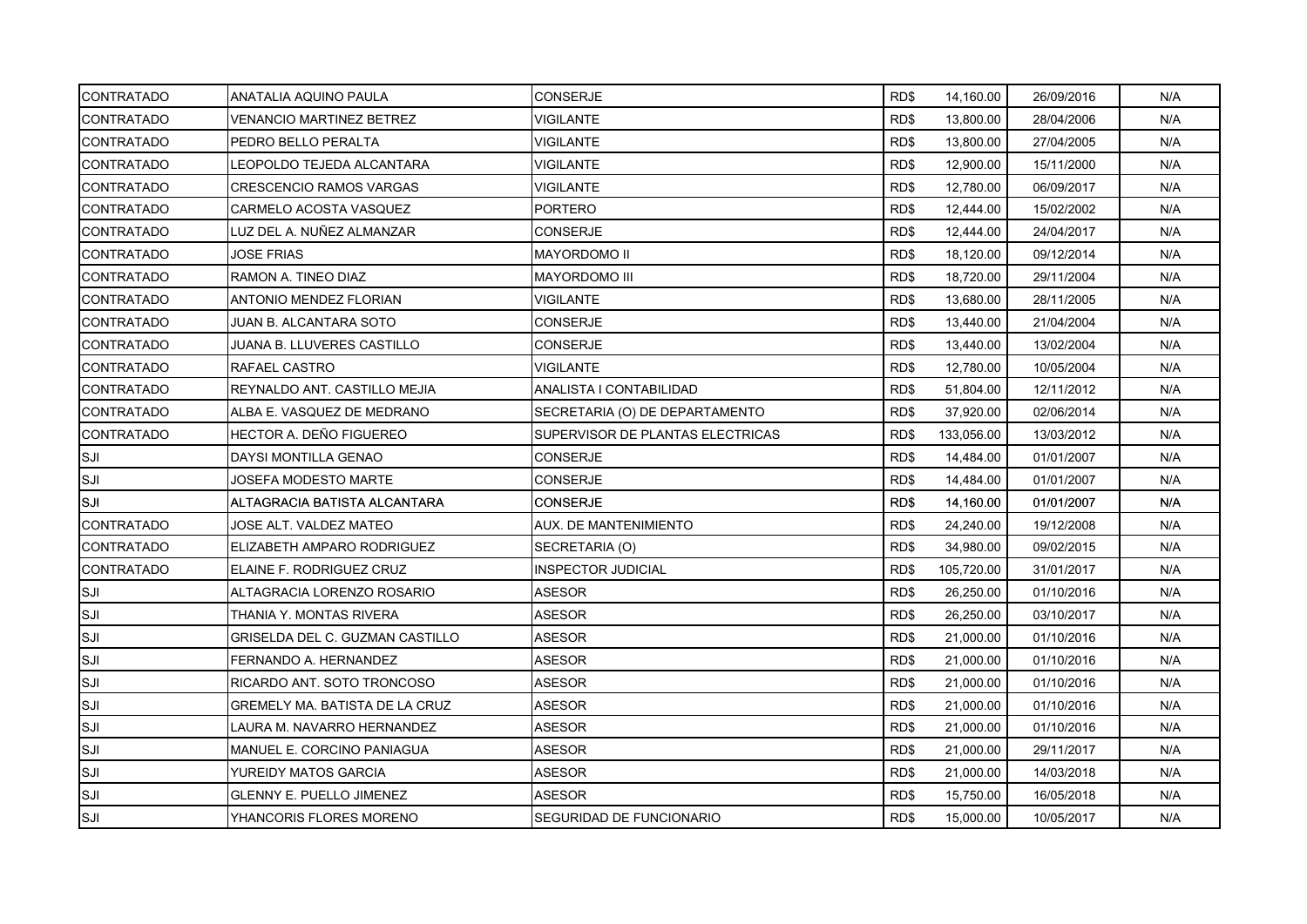| SJI               | SONIA VARGAS BAEZ                    | <b>ASESOR</b>                      | RD\$ | 10,500.00  | 01/10/2016 | N/A        |
|-------------------|--------------------------------------|------------------------------------|------|------------|------------|------------|
| SJI               | <b>IVAN PUJOLS DICENT</b>            | OFICINISTA JDO. DE PAZ             | RD\$ | 16,440.00  | 20/03/2017 | 31/12/2018 |
| SJI               | SAZULIA N. ROSADO MENA               | OFICINISTA JDO. DE PAZ             | RD\$ | 16,440.00  | 07/03/2018 | 31/12/2018 |
| <b>CONTRATADO</b> | AURELIA ORTIZ CASTRO                 | OFICINISTA JDO. DE PAZ             | RD\$ | 16,440.00  | 23/09/2015 | N/A        |
| <b>CONTRATADO</b> | ANTONIO E. CEDEÑO MILLIARD           | <b>VIGILANTE</b>                   | RD\$ | 12,780.00  | 02/11/2004 | N/A        |
| <b>CONTRATADO</b> | LUIS F. BELTRE SANTOS                | <b>VIGILANTE</b>                   | RD\$ | 12,780.00  | 06/01/2015 | N/A        |
| SJI               | ANABEL SOSA                          | OFICINISTA JDO. DE PAZ             | RD\$ | 16,440.00  | 01/05/2018 | N/A        |
| SJI               | PAMELA M. ROJAS GARCIA               | OFICINISTA JDO. DE PAZ             | RD\$ | 16,440.00  | 09/10/2017 | 31/12/2018 |
| <b>CONTRATADO</b> | EDWIN M. MORENO CASTILLO             | OFICINISTA JDO. DE PAZ             | RD\$ | 16,440.00  | 04/04/2016 | N/A        |
| SJI               | KATIUSCA BLANCO D'OLEO               | SUPERVISOR DE ARCHIVO              | RD\$ | 29,580.00  | 08/05/2017 | N/A        |
| SJI               | JON E. GERALDINO HERNANDEZ           | <b>ARCHIVISTA</b>                  | RD\$ | 16,440.00  | 11/08/2017 | N/A        |
| SJI               | GREGORIO A. CASTILLO PEÑA            | ARCHIVISTA                         | RD\$ | 13,920.00  | 08/03/2017 | N/A        |
| SJI               | <b>GEURIS TAVAREZ FERNANDEZ</b>      | <b>ARCHIVISTA</b>                  | RD\$ | 13,920.00  | 22/03/2017 | N/A        |
| <b>CONTRATADO</b> | ELBA J. AQUINO ESPINAL               | <b>ARCHIVISTA</b>                  | RD\$ | 13,920.00  | 21/04/2015 | N/A        |
| <b>CONTRATADO</b> | CARLOS M. SOTO SALAS                 | <b>ARCHIVISTA</b>                  | RD\$ | 13,920.00  | 11/01/2017 | N/A        |
| SJI               | DARIEL CARVAJAL ESPINAL              | ARCHIVISTA                         | RD\$ | 13,920.00  | 01/09/2017 | N/A        |
| <b>CONTRATADO</b> | FERNANDO A. ALCANTARA                | <b>ARCHIVISTA</b>                  | RD\$ | 26,880.00  | 06/02/2017 | N/A        |
| SJI               | JUAN C. JIMENEZ HIDALGO              | SUPERVISOR DE SEGURIDAD            | RD\$ | 45,000.00  | 13/09/2017 | N/A        |
| <b>CONTRATADO</b> | <b>ISIDRO CORDERO</b>                | SEGURIDAD EX-PRESIDENTE SCJ        | RD\$ | 21,360.00  | 09/12/2005 | N/A        |
| <b>SJI</b>        | LUIS MARIÑEZ PEÑA                    | SEGURIDAD DE PLANTA                | RD\$ | 19,197.23  | 01/05/2018 | N/A        |
| SJI               | LEONARDO CONTRERAS FELIZ             | <b>ARCHIVISTA</b>                  | RD\$ | 13,920.00  | 07/05/2018 | 31/12/2018 |
| SJI               | LEONELA D. SANCHEZ RAMOS DE LIBERATO | OFICINISTA 1RA. INSTANCIA          | RD\$ | 20,760.00  | 25/10/2017 | 11/10/2018 |
| SJI               | CLAUDIA G. PEÑA SOTO                 | OFICINISTA 1RA. INSTANCIA          | RD\$ | 20,760.00  | 19/02/2018 | 11/10/2018 |
| SJI               | YOLANNY ALMONTE POLANCO              | OFICINISTA 1RA. INSTANCIA          | RD\$ | 20,760.00  | 19/10/2017 | 31/12/2018 |
| <b>SJI</b>        | MARIA DE L. GÓMEZ VÁSQUEZ            | OFICINISTA 1RA. INSTANCIA          | RD\$ | 20,760.00  | 11/10/2017 | 31/12/2018 |
| SJI               | <b>GERSON N. RODRIGUEZ ROSARIO</b>   | OFICINISTA 1RA. INSTANCIA          | RD\$ | 20,760.00  | 11/10/2017 | 31/12/2018 |
| SJI               | CESAR L. SOSA LIRANZO                | OFICINISTA 1RA. INSTANCIA          | RD\$ | 20,760.00  | 11/10/2017 | 31/12/2018 |
| SJI               | CARMEN M. FIGUEROA CASTILLO          | OFICINISTA 1RA. INSTANCIA          | RD\$ | 20,760.00  | 21/05/2018 | 31/12/2018 |
| SJI               | KARINA N. ESPINAL OVALLE             | OFICINISTA 1RA. INSTANCIA          | RD\$ | 20,760.00  | 08/01/2018 | N/A        |
| SJI               | JASON M. PRENSA MOTA                 | OFICINISTA 1RA. INSTANCIA          | RD\$ | 20,760.00  | 08/03/2018 | N/A        |
| <b>CONTRATADO</b> | CHURCHI R. GONZALEZ GUERRERO         | <b>ASESOR FINANCIERO</b>           | RD\$ | 122,112.00 | 02/01/2012 | N/A        |
| SJI               | ANTHONY REINOSO REYES                | SEGURIDAD PRESIDENTE SCJ           | RD\$ | 30,000.00  | 01/09/2016 | N/A        |
| <b>CONTRATADO</b> | MILCIADES JAVIER RUIZ                | <b>SEGURIDAD EX-PRESIDENTE SCJ</b> | RD\$ | 20,441.57  | 07/09/2015 | N/A        |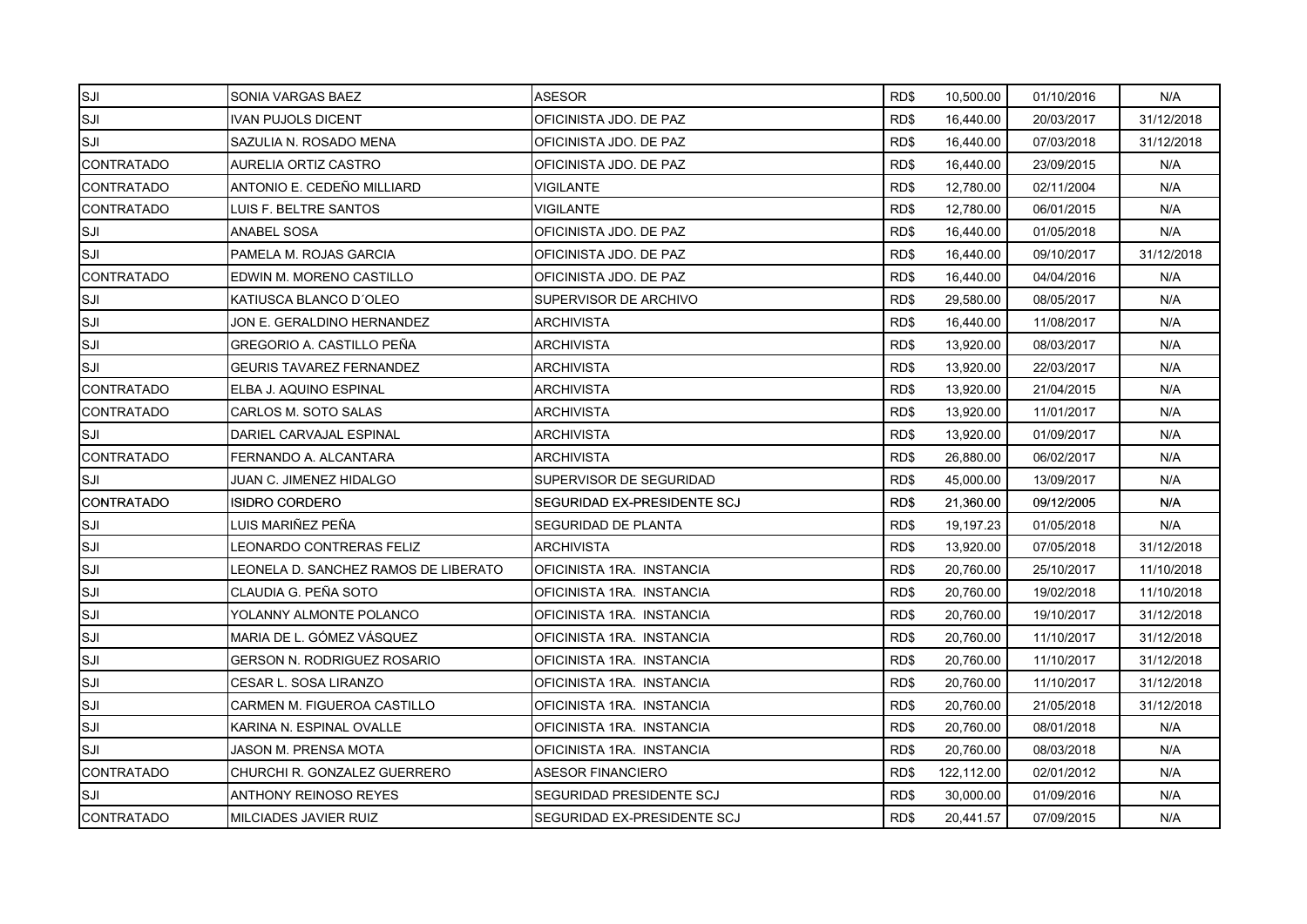| ISJI               | EDDY FCO. PAULINO BALBUENA   | SEGURIDAD PRESIDENTE SCJ     | RD\$ | 16,000.00  | 01/02/2018 | N/A        |
|--------------------|------------------------------|------------------------------|------|------------|------------|------------|
| <b>CONTRATADO</b>  | ANA W. LUNA PEÑA             | ABOGADO AYUDANTE SCJ         | RD\$ | 105,720.00 | 01/02/2017 | N/A        |
| <b>CONTRATADO</b>  | JULIA L. MUÑOZ SANTANA       | ABOGADO AYUDANTE SCJ         | RD\$ | 105,720.00 | 01/02/2017 | N/A        |
| SJI                | LAURA C. RAMIREZ PAULINO     | OFICINISTA SCJ               | RD\$ | 40.605.60  | 18/06/2018 | N/A        |
| SJI                | MODESTO JAQUEZ MARQUEZ       | SEGURIDAD DE JUEZ SCJ        | RD\$ | 14,760.00  | 07/05/2012 | N/A        |
| <b>CONTRATADO</b>  | <b>JULIAN GARCIA</b>         | <b>MENSAJERO EXTERNO</b>     | RD\$ | 22,800.00  | 12/10/2005 | N/A        |
| <b>CONTRATADO</b>  | <b>MANUEL SIERRA FABIAN</b>  | <b>ENC. TRANSPORTACION</b>   | RD\$ | 77,836.80  | 17/11/2014 | N/A        |
| <b>CONTRATADO</b>  | HORACIO GONZALEZ             | <b>CHOFER</b>                | RD\$ | 29,580.00  | 01/05/2015 | N/A        |
| <b>CONTRATADO</b>  | VICTOR H. GIL REYES          | <b>CHOFER</b>                | RD\$ | 29,580.00  | 04/01/2007 | N/A        |
| <b>CONTRATADO</b>  | PABLO ANT. FLORIAN HERNANDEZ | <b>CHOFER</b>                | RD\$ | 29,580.00  | 21/04/2016 | N/A        |
| <b>CONTRATADO</b>  | VIRGILIO ANT. BERIGUETE      | <b>CHOFER</b>                | RD\$ | 29,580.00  | 26/04/2016 | N/A        |
| <b>CONTRATADO</b>  | FRANCISCO W. JONES BRACHE    | CHOFER                       | RD\$ | 29,580.00  | 31/03/2016 | N/A        |
| <b>CONTRATADO</b>  | ISO L. ADAMES HERNANDEZ      | <b>CHOFER</b>                | RD\$ | 24,240.00  | 02/09/2014 | N/A        |
| <b>CONTRATADO</b>  | JORGE A. ALBA CASTILLO       | <b>CHOFER</b>                | RD\$ | 24,240.00  | 24/11/2014 | N/A        |
| <b>CONTRATADO</b>  | SANTIAGO L. PERERA DURAN     | <b>CHOFER</b>                | RD\$ | 24,240.00  | 10/02/2015 | N/A        |
| <b>CONTRATADO</b>  | WATER R. PEREZ PEREZ         | CHOFER                       | RD\$ | 24,240.00  | 04/07/2016 | N/A        |
| <b>CONTRATADO</b>  | MIGUEL A. PIÑA QUEZADA       | <b>CHOFER</b>                | RD\$ | 24,240.00  | 19/10/2016 | N/A        |
| <b>CONTRATADO</b>  | PEDRO A. POLANCO JIMENEZ     | <b>CHOFER</b>                | RD\$ | 24,240.00  | 07/09/2017 | N/A        |
| <b>SJI</b>         | JOSE L. DE LA ROSA MONEGRO   | CHOFER                       | RD\$ | 24,240.00  | 28/08/2017 | N/A        |
| <b>ICONTRATADO</b> | DONAL R. MORALES SEVERINO    | CHOFER                       | RD\$ | 24,240.00  | 13/01/2015 | N/A        |
| <b>CONTRATADO</b>  | REYNALDO FRIAS CASTRO        | <b>CHOFER</b>                | RD\$ | 24,240.00  | 13/05/2015 | N/A        |
| <b>CONTRATADO</b>  | CONFESOR BOVIER DE LA CRUZ   | <b>CHOFER</b>                | RD\$ | 24,240.00  | 23/09/2015 | N/A        |
| <b>CONTRATADO</b>  | <b>BIENVENIDO VASQUEZ</b>    | <b>CHOFER</b>                | RD\$ | 24,240.00  | 05/06/2017 | N/A        |
| <b>CONTRATADO</b>  | RIGOBERTO SOSA HERNANDEZ     | <b>CHOFER</b>                | RD\$ | 24,240.00  | 06/06/2017 | N/A        |
| SJI                | LIBERTO A. CASTAÑO           | <b>CHOFER</b>                | RD\$ | 24,240.00  | 04/04/2018 | N/A        |
| SJI                | JESUS M. CRUZ LEONARDO       | LAVADOR DE VEHICULOS         | RD\$ | 14,160.00  | 04/06/2018 | N/A        |
| SJI                | JOAN A. MENDOZA QUEZADA      | OFICINISTA SCJ               | RD\$ | 40,605.60  | 17/07/2017 | 21/01/2019 |
| SJI                | AMABEL A. RICART ASTACIO     | OFICINISTA SCJ               | RD\$ | 40,605.60  | 31/07/2017 | 04/02/2019 |
| SJI                | YERMANA G. OZUNA ROSSO       | OFICINISTA SCJ               | RD\$ | 40,605.60  | 31/07/2017 | 04/02/2019 |
| <b>CONTRATADO</b>  | RAMON ANT. ORTIZ MARTINEZ    | <b>MENSAJERO EXTERNO</b>     | RD\$ | 22,800.00  | 06/03/2006 | N/A        |
| SJI                | ALAIDA LABORDA DE OLEO       | OFICINISTA ATENCION USUARIOS | RD\$ | 25.920.00  | 05/06/2017 | N/A        |
| SJI                | FERNANDO A. DIAZ CRUZ        | <b>OFICINISTA</b>            | RD\$ | 24,240.00  | 17/08/2017 | 19/02/2019 |
| SJI                | SINDY M. MARTINEZ DE LEON    | <b>OFICINISTA</b>            | RD\$ | 24,240.00  | 19/07/2017 | 21/02/2019 |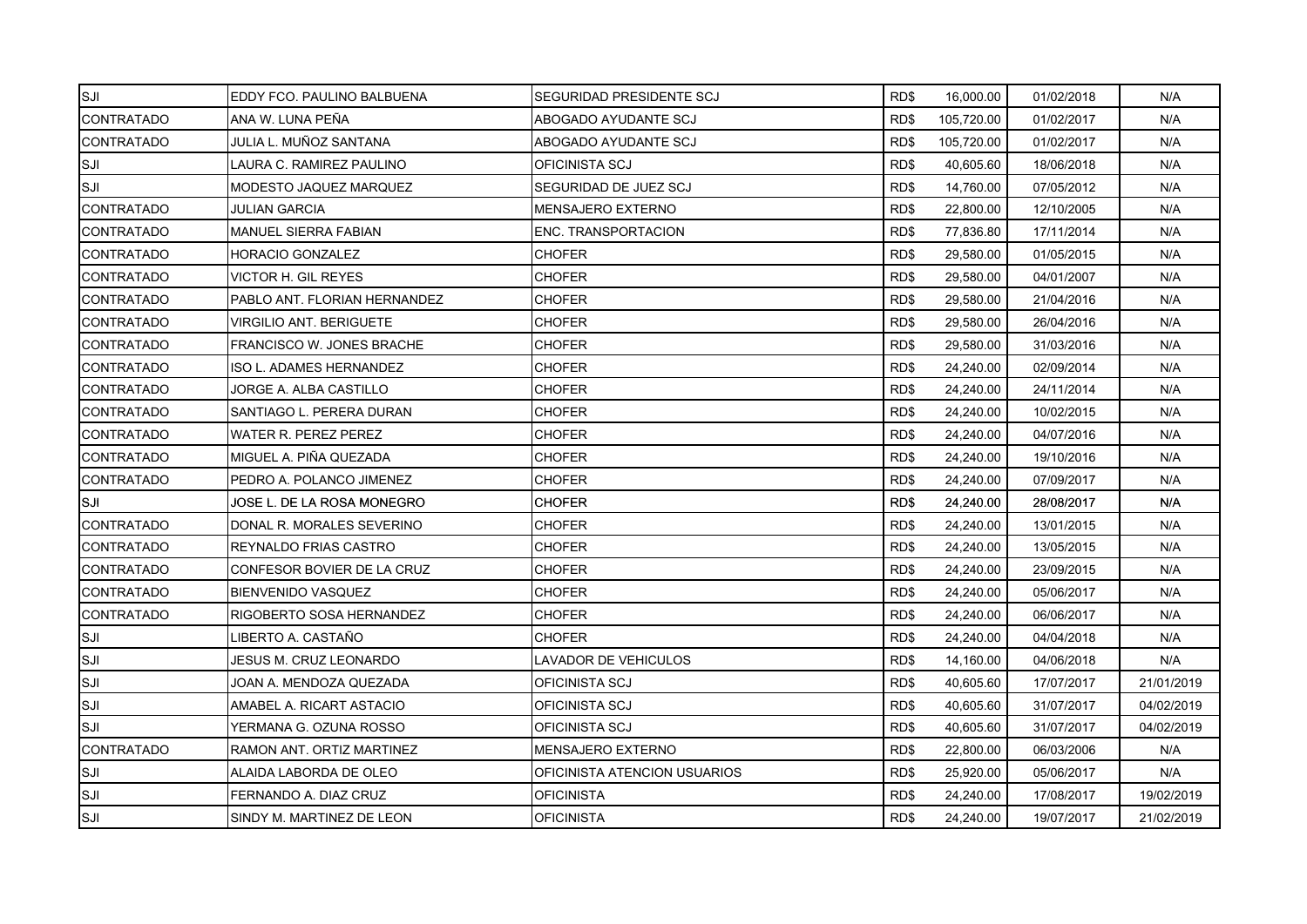| SJI               | ETEFANA DE LOS SANTOS REYNOSO       | OFICINISTA                         | RD\$ | 24,240.00 | 21/08/2017 | 23/02/2019 |
|-------------------|-------------------------------------|------------------------------------|------|-----------|------------|------------|
| <b>CONTRATADO</b> | PEDRO J. RONE MOSCOSO               | ASISTENTE DE JUEZ MIEMBRO SALA SCJ | RD\$ | 54,885.60 | 25/01/2012 | N/A        |
| <b>CONTRATADO</b> | <b>GERINELDO MONTAS MONTERO</b>     | SEGURIDAD DE JUEZ SCJ              | RD\$ | 15,600.00 | 13/10/2015 | N/A        |
| <b>CONTRATADO</b> | <b>HERIBERTO BENITEZ SOTO</b>       | SEGURIDAD DE JUEZ SCJ              | RD\$ | 14,400.00 | 24/08/2015 | N/A        |
| SJI               | <b>HECTOR L. ENCARNACION GARCIA</b> | EBANISTA II S.C.J.                 | RD\$ | 34,980.00 | 09/10/2017 | 10/09/2019 |
| SJI               | MANUEL O. CIPRIAN MATOS             | EBANISTA II S.C.J.                 | RD\$ | 34,980.00 | 13/09/2017 | 14/09/2019 |
| SJI               | ALCEDO PEÑA ABREU                   | EBANISTA II S.C.J.                 | RD\$ | 34,980.00 | 09/10/2017 | 14/09/2019 |
| SJI               | RAMON A. BREA BAEZ                  | EBANISTA II S.C.J.                 | RD\$ | 34,980.00 | 05/12/2017 | 14/09/2019 |
| SJI               | DARLING DE LEON MENDOZA             | EBANISTA II S.C.J.                 | RD\$ | 34,980.00 | 16/04/2018 | 14/09/2019 |
| <b>CONTRATADO</b> | RAMON DE LA C. SANTANA PEGUERO      | VIGILANTE                          | RD\$ | 13,680.00 | 15/11/2004 | N/A        |
| <b>CONTRATADO</b> | SIXTO GARCIA                        | VIGILANTE                          | RD\$ | 13,618.81 | 07/10/2004 | N/A        |
| <b>CONTRATADO</b> | ANGEL DEL R. MERCEDES JAVIER        | VIGILANTE                          | RD\$ | 12,780.00 | 04/09/2001 | N/A        |
| <b>CONTRATADO</b> | ERASMO F. DEL CARMEN GREGORIO       | SEGURIDAD DE JUEZ SCJ              | RD\$ | 27,550.00 | 02/09/2015 | N/A        |
| <b>CONTRATADO</b> | <b>CRUCITO MONTERO VALDEZ</b>       | SEGURIDAD DE JUEZ SCJ              | RD\$ | 26,352.00 | 05/06/2012 | N/A        |
| <b>CONTRATADO</b> | SERGIO A. ALVAREZ PEREZ             | SEGURIDAD DE JUEZ SCJ              | RD\$ | 15,600.00 | 21/03/2014 | N/A        |
| <b>CONTRATADO</b> | SEGUNDO DEL ROSARIO SANCHEZ         | SEGURIDAD DE JUEZ SCJ              | RD\$ | 14,400.00 | 24/08/2015 | N/A        |
| ISJI              | PEDRO M. RODRIGUEZ SAVIÑON          | SEGURIDAD DE JUEZ SCJ              | RD\$ | 14,000.00 | 15/05/2018 | N/A        |
| <b>CONTRATADO</b> | DANILO SERRANO GRULLART             | SEGURIDAD DE JUEZ SCJ              | RD\$ | 12,584.40 | 17/01/2014 | N/A        |
| <b>CONTRATADO</b> | KATY J. CALDERON ARAUJO             | OFICINISTA 1RA. INSTANCIA          | RD\$ | 16,440.00 | 08/05/2017 | N/A        |
| <b>SJI</b>        | KHIARA H. HENRIQUEZ HERNANDEZ       | ABOGADO AYUDANTE                   | RD\$ | 58,374.00 | 26/02/2018 | 31/12/2018 |
| <b>CONTRATADO</b> | YOHAMID F. RUIZ MATEO               | ABOGADO AYUDANTE                   | RD\$ | 58,374.00 | 18/05/2015 | N/A        |
| <b>CONTRATADO</b> | SANTO F. CARRASCO TERRERO           | ANALISTA JURIDICO                  | RD\$ | 54,885.60 | 23/04/2007 | N/A        |
| ISJI              | ROBERT BERIGUETE CASTILLO           | VECTORIZADOR                       | RD\$ | 24,240.00 | 02/04/2018 | 11/01/2019 |
| <b>CONTRATADO</b> | ELIOENAI ANT. MEDINA MEJIA          | DIRECTOR CORO DEL PODER JUDICIAL   | RD\$ | 28,860.00 | 01/09/2001 | N/A        |
| ISJI              | JOAQUIN HERASME PEÑA                | ENTRENADOR EQUIPO VOLLEYBALL SCJ   | RD\$ | 13,800.00 | 10/10/2014 | N/A        |
| <b>CONTRATADO</b> | ANDRES ANT. CAPELLAN MOYA           | INSTRUCTOR-CANTOR DEL CORO         | RD\$ | 9,000.00  | 04/10/2006 | N/A        |
| <b>CONTRATADO</b> | PORFIRIO J. MATEO GUERRERO          | PIANISTA CORO DEL PODER JUDICIAL   | RD\$ | 8,400.00  | 02/12/2003 | N/A        |
| <b>CONTRATADO</b> | PEDRO R. FERNANDEZ PEREZ            | AUX. DEL CORO                      | RD\$ | 7,200.00  | 05/03/2004 | N/A        |
| <b>CONTRATADO</b> | <b>NELSON ALB. RINCON BELIS</b>     | ENTRENADOR EQUIPO BALONCESTO SCJ   | RD\$ | 6,720.00  | 09/02/2015 | N/A        |
| <b>CONTRATADO</b> | JOSE O. BRITO                       | <b>MECANICO</b>                    | RD\$ | 30,000.00 | 11/05/2007 | N/A        |
| SJI               | <b>ISMAEL A. HIDALGO FERMIN</b>     | INGENIERO SUPERVISOR               | RD\$ | 70,000.00 | 02/07/2018 | 02/07/2019 |
| <b>CONTRATADO</b> | JESUS FCO. ARIAS JONHSON            | ELECTRICISTA SUPERVISOR            | RD\$ | 70,000.00 | 22/06/2015 | N/A        |
| <b>CONTRATADO</b> | FRANCISCO J. MEJIA HOLGUIN          | ARQUITECTO I                       | RD\$ | 60,984.00 | 09/08/2017 | N/A        |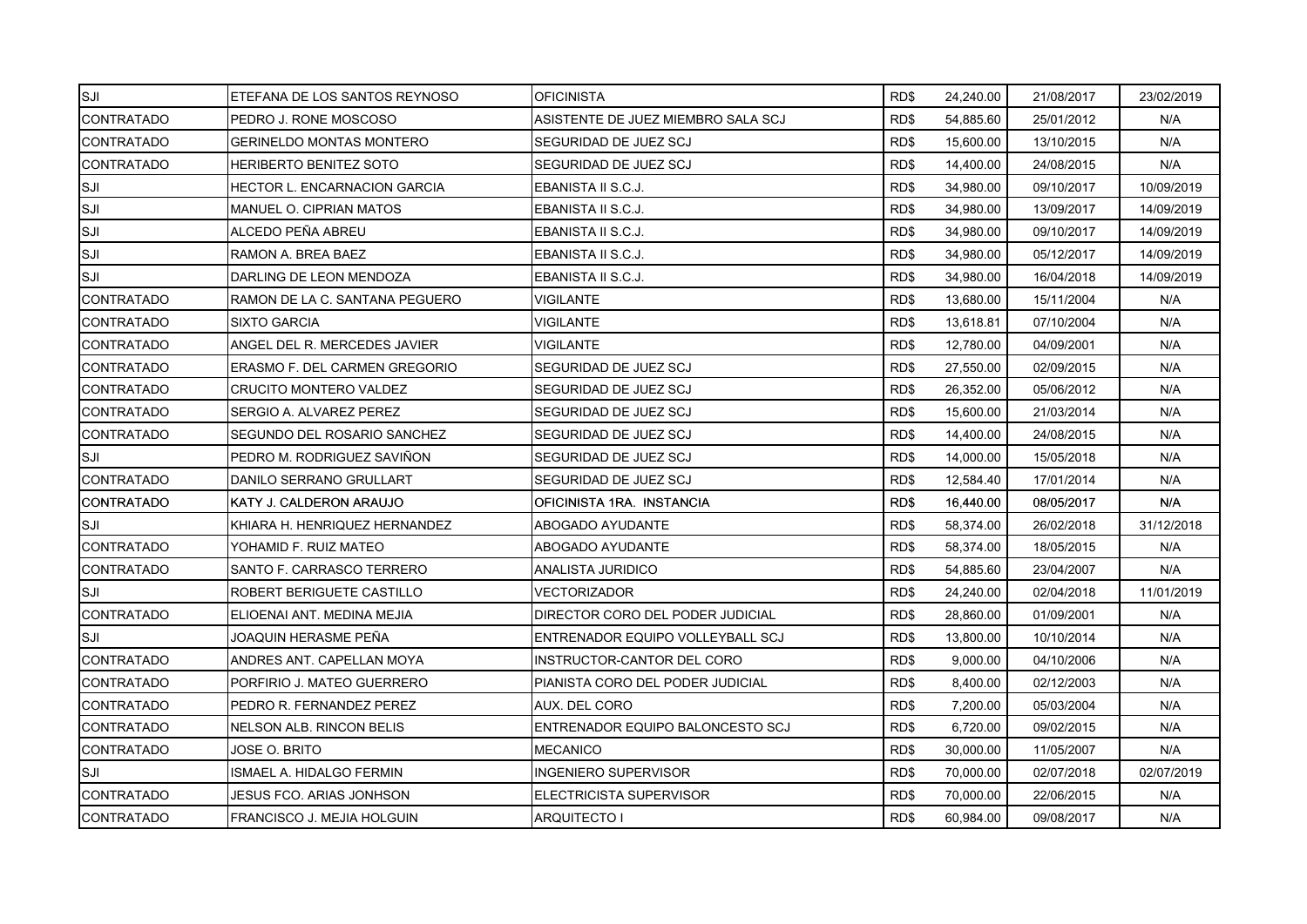| SJI               | LISSETTE J. GARRIDO BELTRE     | <b>TECNICO REVISOR II</b>       | RD\$ | 58,370.40 | 22/01/2018      | 23/01/2019 |
|-------------------|--------------------------------|---------------------------------|------|-----------|-----------------|------------|
| SJI               | KARLENNY A. JIMENEZ COLON      | TECNICO REVISOR II              | RD\$ | 58,370.40 | 22/01/2018      | 23/01/2019 |
| SJI               | JUAN L. MEJIA ACOSTA           | TECNICO REVISOR II              | RD\$ | 58,370.40 | 22/01/2018      | 23/01/2019 |
| SJI               | DENNY P. GARCIA SANTANA        | TECNICO REVISOR II              | RD\$ | 58,370.40 | 22/01/2018      | 23/01/2019 |
| SJI               | EURY D. CORPORAN ISABEL        | TECNICO REVISOR II              | RD\$ | 58,370.40 | 22/01/2018 a.m. | 23/01/2019 |
| SJI               | WILLY QUEZADA QUEZADA          | TECNICO REVISOR II              | RD\$ | 58,370.40 | 30/01/2018      | 31/01/2019 |
| SJI               | KATHERINE S. HERRAND RAMIREZ   | TECNICO REVISOR II              | RD\$ | 58,370.40 | 22/01/2018      | 31/01/2019 |
| CONTRATADO        | MARIA E. PADILLA BELEN         | TECNICO REVISOR II              | RD\$ | 58,370.40 | 25/05/2015      | N/A        |
| <b>CONTRATADO</b> | AMAURYS F. MOJICA CABRERA      | AUXILIAR ADMINISTRATIVO         | RD\$ | 24,240.00 | 03/08/2015      | N/A        |
| <b>CONTRATADO</b> | ANTONIO FRIAS CASTRO           | <b>CAMARERO III</b>             | RD\$ | 28,860.00 | 13/08/2007      | N/A        |
| <b>CONTRATADO</b> | <b>MARTINA FLORES</b>          | CAMARERO III                    | RD\$ | 28,860.00 | 27/04/2015      | N/A        |
| <b>CONTRATADO</b> | <b>GARY COLLINS MORROBEL</b>   | CHOFER                          | RD\$ | 24,240.00 | 24/10/2016      | N/A        |
| CONTRATADO        | LEONARDO RODRIGUEZ LORA        | <b>CHOFER</b>                   | RD\$ | 24,240.00 | 13/08/2007      | N/A        |
| <b>CONTRATADO</b> | RAFAEL MORILLO                 | <b>CHOFER</b>                   | RD\$ | 24,240.00 | 22/12/2008      | N/A        |
| <b>CONTRATADO</b> | LEANDRO CONCEPCION DE LA ROSA  | <b>PARQUEADOR</b>               | RD\$ | 16,440.00 | 22/12/2008      | N/A        |
| <b>CONTRATADO</b> | <b>BRUNILDA PAYANO ADAMES</b>  | <b>CONSERJE</b>                 | RD\$ | 14,160.00 | 02/11/2015      | N/A        |
| <b>CONTRATADO</b> | JOSE A. FRIAS LOPEZ            | SUPERVISOR (A) DE MANTENIMIENTO | RD\$ | 54,648.00 | 31/10/2005      | N/A        |
| <b>CONTRATADO</b> | RAFAEL A. LOPEZ NUÑEZ          | SUPERVISOR (A) DE MANTENIMIENTO | RD\$ | 41,400.00 | 12/10/2012      | N/A        |
| <b>CONTRATADO</b> | NIGLISSA PORTES TAPIA          | SECRETARIA (O) DE DEPARTAMENTO  | RD\$ | 37,920.00 | 18/11/2016      | N/A        |
| SJI               | FELIX ML. ANTIGUA GERMAN       | SUPERVISOR (A) DE MANTENIMIENTO | RD\$ | 30,000.00 | 04/10/2017      | N/A        |
| <b>CONTRATADO</b> | ANEUDY GOMEZ DOLORES           | MECANICO DE PLANTAS ELECTRICAS  | RD\$ | 29,580.00 | 02/06/2014      | N/A        |
| <b>CONTRATADO</b> | <b>ISIDRO CASTILLO VASQUEZ</b> | <b>ELECTRICISTA I</b>           | RD\$ | 23,280.00 | 05/10/2005      | N/A        |
| <b>CONTRATADO</b> | SILVESTRE ANT. NOVAS SIERRA    | ELECTRICISTA II                 | RD\$ | 23,280.00 | 17/11/2015      | N/A        |
| SJI               | BERTIS V. CRUZ MOTA            | <b>PINTOR</b>                   | RD\$ | 21,480.00 | 18/09/2017      | 19/09/2019 |
| SJI               | VICTOR M. GOMEZ LOPEZ          | <b>PINTOR</b>                   | RD\$ | 21,480.00 | 18/09/2017      | 19/09/2019 |
| SJI               | RAMON ALB. DALMASI MOREL       | <b>PINTOR</b>                   | RD\$ | 21,480.00 | 26/02/2018      | 19/09/2019 |
| SJI               | SAUL A. PERDOMO MENDEZ         | <b>PINTOR</b>                   | RD\$ | 21,480.00 | 28/02/2018      | 19/09/2019 |
| SJI               | LORENS GONZALEZ CONTRERAS      | <b>PINTOR</b>                   | RD\$ | 21,480.00 | 26/02/2018      | 19/09/2019 |
| <b>CONTRATADO</b> | NELSON G. GEORGE SIMON         | <b>PINTOR</b>                   | RD\$ | 21,480.00 | 08/02/2006      | N/A        |
| <b>CONTRATADO</b> | ROBERTO ALMONTE                | <b>PLOMERO</b>                  | RD\$ | 21,480.00 | 06/04/2016      | N/A        |
| SJI               | JORGE D. MARTINEZ RIVAS        | <b>PINTOR</b>                   | RD\$ | 21,480.00 | 28/02/2018      | N/A        |
| SJI               | JOHAN E. PAULINO ORTEGA        | OFICINISTA 1RA. INSTANCIA       | RD\$ | 20,760.00 | 18/10/2017      | 30/11/2018 |
| SJI               | KATHERINE E. NOVAS SAVIÑON     | OFICINISTA 1RA. INSTANCIA       | RD\$ | 20,760.00 | 13/03/2018      | 31/10/2018 |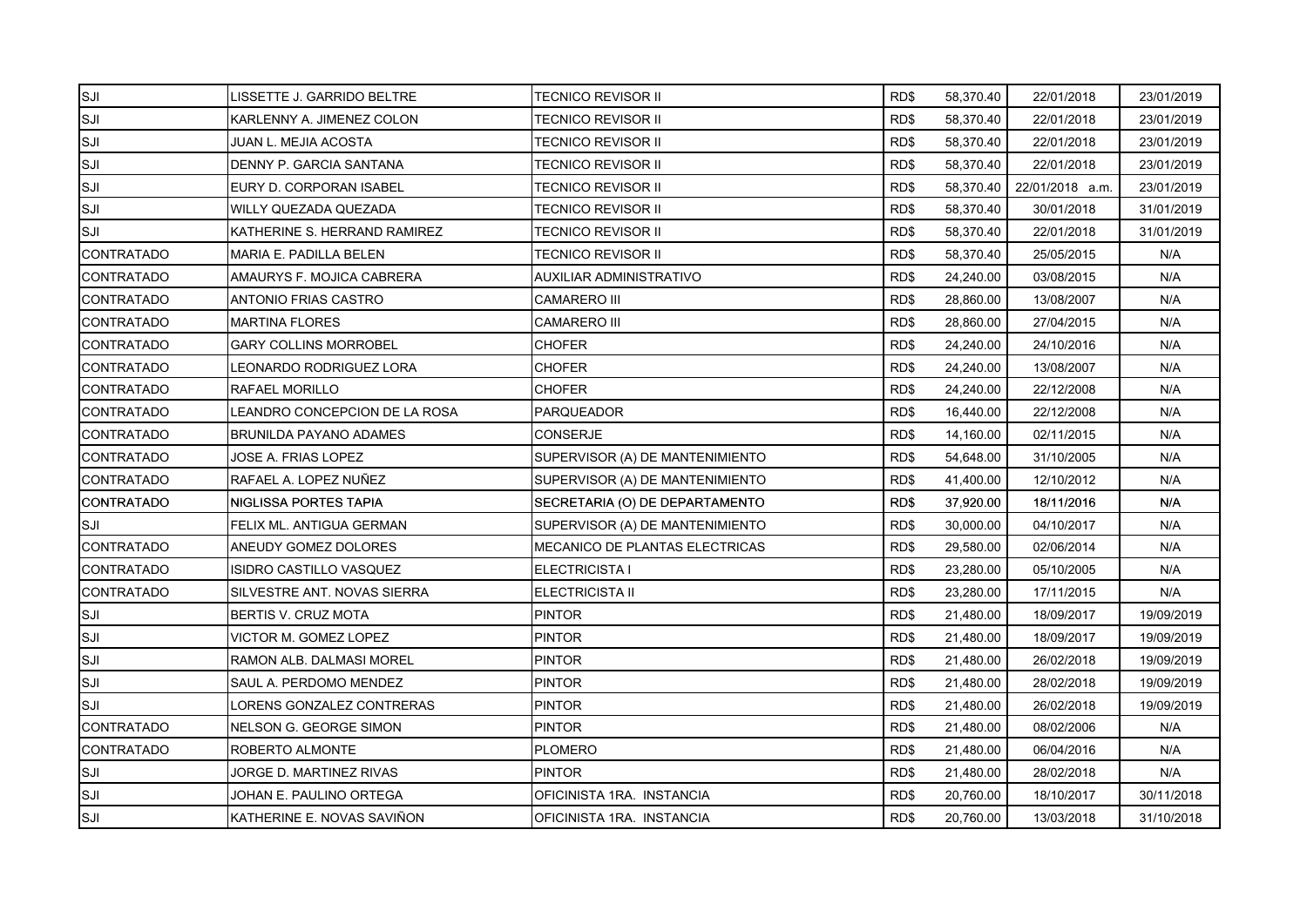| SJI               | CENEUDY RECIO HERRERA          | OFICINISTA 1RA. INSTANCIA                | RD\$ | 20,760.00 | 04/01/2018 | 31/12/2018 |
|-------------------|--------------------------------|------------------------------------------|------|-----------|------------|------------|
| <b>CONTRATADO</b> | ALEXANDRA BELIARD MERCEDES     | <b>CONSERJE</b>                          | RD\$ | 12,444.00 | 28/11/2016 | N/A        |
| <b>CONTRATADO</b> | JUANA E. BARE GUZMAN           | COORDINADOR CENTRO DE MEDIACION FAMILIAR | RD\$ | 77,836.80 | 20/03/2007 | N/A        |
| <b>CONTRATADO</b> | MARTHA Y. TORIBIO              | <b>MEDIADOR</b>                          | RD\$ | 67,082.40 | 30/09/2008 | N/A        |
| <b>CONTRATADO</b> | <b>FELIPA LIRIANO</b>          | <b>CONSERJE</b>                          | RD\$ | 12,444.00 | 01/10/2008 | N/A        |
| <b>CONTRATADO</b> | ROSA D. JIMENEZ VALVERDE       | <b>CONSERJE</b>                          | RD\$ | 12,444.00 | 12/03/2015 | N/A        |
| <b>CONTRATADO</b> | AGUSTINA DE LA CRUZ DE LEON    | <b>CONSERJE</b>                          | RD\$ | 13,440.00 | 23/01/2006 | N/A        |
| <b>CONTRATADO</b> | JUANA DE LEON DE LA ROSA       | CONSERJE                                 | RD\$ | 12,444.00 | 12/04/2004 | N/A        |
| <b>CONTRATADO</b> | <b>HECTOR R. PEREZ VENTURA</b> | SUPERVISOR DE SEGURIDAD                  | RD\$ | 30,000.00 | 05/11/2013 | N/A        |
| <b>CONTRATADO</b> | DANIEL MUÑOZ DURAN             | SUPERVISOR DE SEGURIDAD                  | RD\$ | 24,000.00 | 05/11/2013 | N/A        |
| <b>CONTRATADO</b> | VICTOR ML. DE JESUS ROSARIO    | MAYORDOMO I                              | RD\$ | 20,160.00 | 21/06/2016 | N/A        |
| <b>CONTRATADO</b> | MARINO C. ROMAN FELIZ          | AUXILIAR DE ALMACEN                      | RD\$ | 18,720.00 | 02/02/2004 | N/A        |
| <b>CONTRATADO</b> | MARIA D. MATOS CASTILLO        | <b>CONSERJE</b>                          | RD\$ | 14,160.00 | 04/04/2005 | N/A        |
| <b>CONTRATADO</b> | <b>FELIPE SUERO MERCEDES</b>   | VIGILANTE                                | RD\$ | 13,680.00 | 06/08/2004 | N/A        |
| <b>CONTRATADO</b> | LEONARDA FAMILIA AQUINO        | <b>CONSERJE</b>                          | RD\$ | 13,440.00 | 21/04/2004 | N/A        |
| SJI               | SANTA YAN YEN                  | <b>CONSERJE</b>                          | RD\$ | 12,444.00 | 07/06/2017 | N/A        |
| SJI               | FERNANDA GOMEZ MARTINEZ        | <b>CONSERJE</b>                          | RD\$ | 12,444.00 | 07/08/2017 | N/A        |
| <b>CONTRATADO</b> | MINNA C. PIMENTEL SEPULVEDA    | CONSERJE                                 | RD\$ | 12,444.00 | 09/02/2015 | N/A        |
| SJI               | MANUEL DE JS. MORALES ORTIZ    | OFICINISTA JDO. DE PAZ                   | RD\$ | 16,440.00 | 25/04/2018 | 01/11/2018 |
| <b>CONTRATADO</b> | ISAAC MORIS                    | VIGILANTE                                | RD\$ | 13,680.00 | 16/03/2004 | N/A        |
| SJI               | CATERIN PEREZ VASQUEZ          | OFICINISTA JDO. DE PAZ                   | RD\$ | 16,440.00 | 09/11/2017 | N/A        |
| SJI               | ESTEFANY ALT. RAMIREZ ROJAS    | OFICINISTA JDO. DE PAZ                   | RD\$ | 16,440.00 | 21/05/2018 | 11/04/2019 |
| SJI               | LIZ C. ERARTE DE LA ROSA       | OFICINISTA JDO. DE PAZ                   | RD\$ | 16,440.00 | 02/04/2018 | N/A        |
| SJI               | JONATHAN D. RIVERA ALMANZAR    | <b>MENSAJERO INTERNO</b>                 | RD\$ | 12,444.00 | 04/06/2018 | 11/10/2018 |
| <b>CONTRATADO</b> | LUCILA D. ALVAREZ ALVAREZ      | <b>CONSERJE</b>                          | RD\$ | 12,444.00 | 25/06/2001 | N/A        |
| SJI               | JENNIFER MARTINEZ DIAZ         | OFICINISTA JDO. DE PAZ                   | RD\$ | 16,440.00 | 29/05/2018 | 11/04/2019 |
| <b>CONTRATADO</b> | FREDY TAVERAS DE JESUS         | <b>VIGILANTE</b>                         | RD\$ | 13,680.00 | 02/02/2006 | N/A        |
| <b>SJI</b>        | ANADINA BAEZ ARACENA           | OFICINISTA JDO. DE PAZ                   | RD\$ | 16,440.00 | 02/01/2018 | N/A        |
| SJI               | MAITE D. FELIZ VILLAR          | OFICINISTA JDO. DE PAZ                   | RD\$ | 16,440.00 | 08/03/2018 | N/A        |
| SJI               | KATERINE Y. ESTEVEZ GUERRERO   | OFICINISTA 1RA. INSTANCIA                | RD\$ | 20,760.00 | 07/06/2018 | 31/12/2018 |
| <b>CONTRATADO</b> | JUAN ALB. ROSARIO GOMEZ        | ALGUACIL DE ESTRADO                      | RD\$ | 14,760.00 | 31/03/2016 | N/A        |
| <b>CONTRATADO</b> | ALEXANDRA DIAZ VASQUEZ         | ABOGADO AYUDANTE                         | RD\$ | 58,374.00 | 01/12/2016 | N/A        |
| SJI               | ROSEDDY F. PIÑA VELEZ          | <b>OFICINISTA</b>                        | RD\$ | 24,240.00 | 11/04/2018 | 11/04/2019 |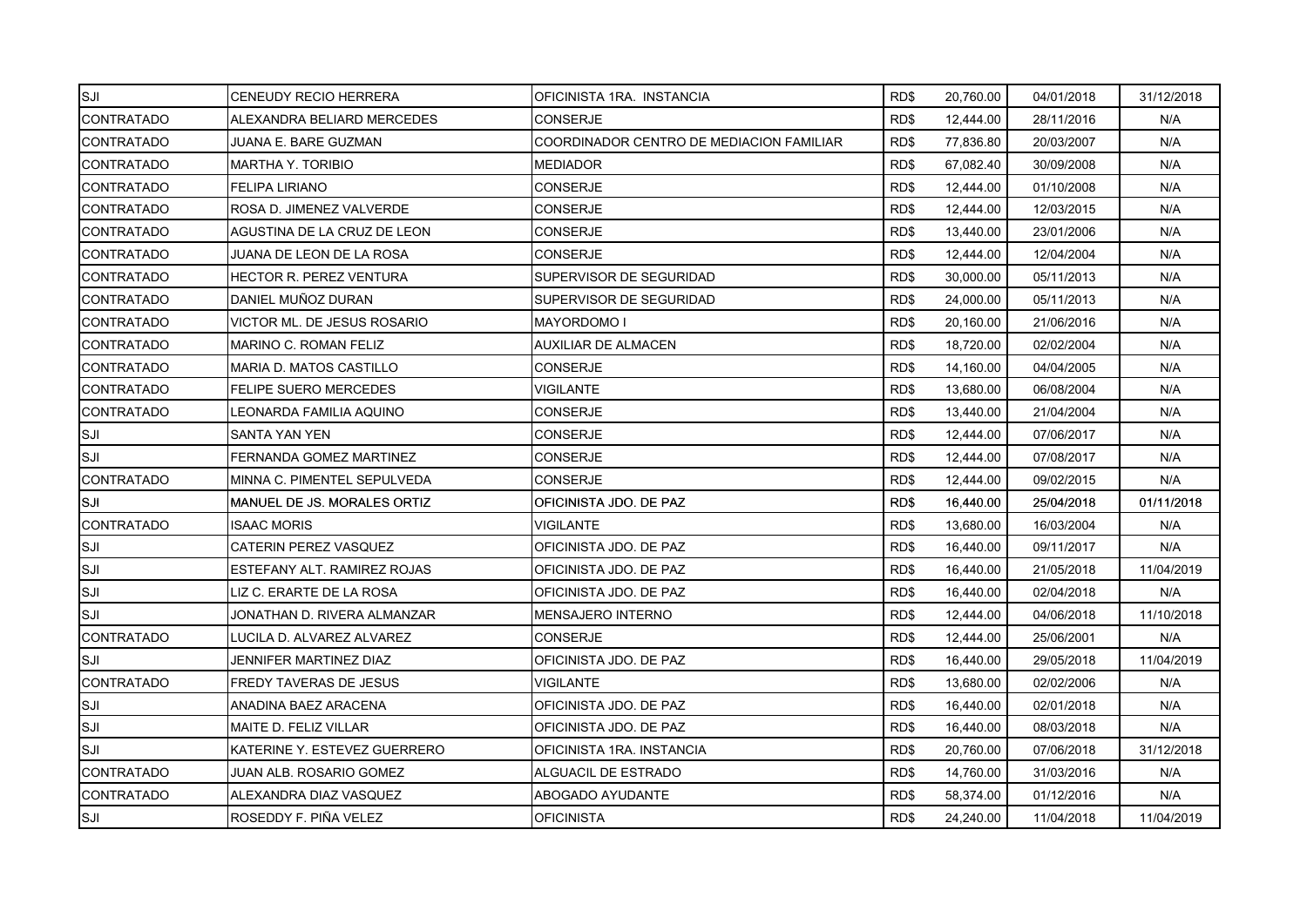| <b>CONTRATADO</b> | CARLOS ML. NUÑEZ SEVERINO          | <b>OFICINISTA</b>                  | RD\$ | 24,240.00 | 03/10/2016 | N/A        |
|-------------------|------------------------------------|------------------------------------|------|-----------|------------|------------|
| SJI               | LOREIDY A. MEDINA LOPEZ            | <b>OFICINISTA</b>                  | RD\$ | 24,240.00 | 28/05/2018 | N/A        |
| SJI               | RUTH E. MARTINEZ MENDEZ            | OFICINISTA ATENCION USUARIOS       | RD\$ | 22,920.00 | 04/01/2018 | 05/01/2019 |
| SJI               | <b>PAOLA I. RUIZ GARCIA</b>        | <b>OFICINISTA</b>                  | RD\$ | 24,240.00 | 05/07/2017 | 31/12/2018 |
| SJI               | LAURA P. SANTANA UBIERA            | OFICINISTA                         | RD\$ | 24,240.00 | 08/05/2018 | 28/02/2019 |
| SJI               | MARLENIS I. PEÑA                   | <b>OFICINISTA</b>                  | RD\$ | 24,240.00 | 02/09/2017 | 28/02/2019 |
| SJI               | <b>GREICY M. BATISTA ALCANTARA</b> | <b>OFICINISTA</b>                  | RD\$ | 24,240.00 | 02/09/2017 | 28/02/2019 |
| SJI               | GUSTAVO DE J. PAULINO ACEVEDO      | <b>OFICINISTA</b>                  | RD\$ | 24,240.00 | 02/09/2017 | 28/02/2019 |
| SJI               | DEIRO R. FIGUEROA DIAZ             | OFICINISTA                         | RD\$ | 24,240.00 | 07/05/2018 | 28/02/2019 |
| SJI               | PAULA A. GARCIA ARIAS              | <b>OFICINISTA</b>                  | RD\$ | 24,240.00 | 11/04/2018 | 11/04/2019 |
| SJI               | ROSANNA G. GARIB DE OGANDO         | <b>OFICINISTA</b>                  | RD\$ | 24,240.00 | 20/04/2018 | 11/04/2019 |
| SJI               | <b>BREAILY L. MARTE BATISTA</b>    | OFICINISTA                         | RD\$ | 24,240.00 | 08/05/2018 | N/A        |
| SJI               | <b>ILSY B. VIGAY CRUZETA</b>       | <b>OFICINISTA</b>                  | RD\$ | 24,240.00 | 17/10/2016 | N/A        |
| SJI               | MANUEL E. VICENTE RAMIREZ          | ALGUACIL DE ESTRADO                | RD\$ | 13,455.00 | 29/06/2017 | N/A        |
| SJI               | PRISCILA A. OCUMAREZ REYES         | <b>OFICINISTA</b>                  | RD\$ | 20,760.00 | 04/09/2017 | 05/11/2018 |
| SJI               | SHEYLLA L. GARCIA VELOZ            | OFICINISTA                         | RD\$ | 24,240.00 | 02/09/2017 | N/A        |
| ISJI              | SEBASTIAN A. MIRANDA MATOS         | <b>OFICINISTA</b>                  | RD\$ | 20,760.00 | 04/09/2017 | 09/11/2018 |
| SJI               | ASTRID L. SEGURA CORNIELL          | <b>OFICINISTA</b>                  | RD\$ | 20,760.00 | 04/01/2018 | 05/01/2019 |
| SJI               | <b>FRANKLIN A. FRIAS CUEVAS</b>    | <b>OFICINISTA</b>                  | RD\$ | 20,760.00 | 04/01/2018 | 05/01/2019 |
| SJI               | HENRY A. SANCHEZ DE LA CRUZ        | OFICINISTA                         | RD\$ | 20,760.00 | 04/01/2018 | 05/01/2019 |
| SJI               | MARINILDA T. CASTILLO RAMIREZ      | <b>OFICINISTA</b>                  | RD\$ | 24,240.00 | 23/04/2018 | 11/04/2019 |
| SJI               | <b>MASSIEL MOTA LIBERATA</b>       | <b>OFICINISTA</b>                  | RD\$ | 24,240.00 | 07/05/2018 | 11/04/2019 |
| SJI               | <b>MARIENI HEREDIA PANIAGUA</b>    | <b>OFICINISTA</b>                  | RD\$ | 24,240.00 | 17/05/2018 | 31/12/2018 |
| SJI               | SONIA Y. RODRIGUEZ DE LA ROSA      | OFICINISTA                         | RD\$ | 24,240.00 | 04/05/2018 | 11/04/2019 |
| SJI               | EDUARDO J. SOSA ROSARIO            | <b>OFICINISTA</b>                  | RD\$ | 24,240.00 | 11/04/2018 | 11/04/2019 |
| SJI               | LEDY M. NOLASCO MENDEZ             | OFICINISTA DE EJECUCION DE LA PENA | RD\$ | 24,240.00 | 23/05/2018 | N/A        |
| SJI               | LUIS A. PEREZ FABIAN               | <b>OFICINISTA</b>                  | RD\$ | 24,240.00 | 06/06/2017 | 31/12/2018 |
| SJI               | MIRIAM CASTRO CONTRERAS            | OFICINISTA                         | RD\$ | 24,240.00 | 26/07/2017 | 31/12/2018 |
| SJI               | JORGE L. RAMIREZ RAMIREZ           | <b>OFICINISTA</b>                  | RD\$ | 24,240.00 | 10/10/2017 | 28/02/2019 |
| SJI               | ALEXANDER RIVERA BOBADILLA         | <b>OFICINISTA</b>                  | RD\$ | 24,240.00 | 04/12/2017 | 28/02/2019 |
| SJI               | SAYNA A. PINALES GARCIA            | <b>OFICINISTA</b>                  | RD\$ | 24,240.00 | 29/05/2018 | 28/02/2019 |
| SJI               | AMNY M. ULLOA LUCIANO              | OFICINISTA                         | RD\$ | 24,240.00 | 29/05/2018 | 28/02/2019 |
| SJI               | KATHERIN L. FAMILIA SANTANA        | <b>OFICINISTA</b>                  | RD\$ | 24,240.00 | 29/05/2018 | 28/02/2019 |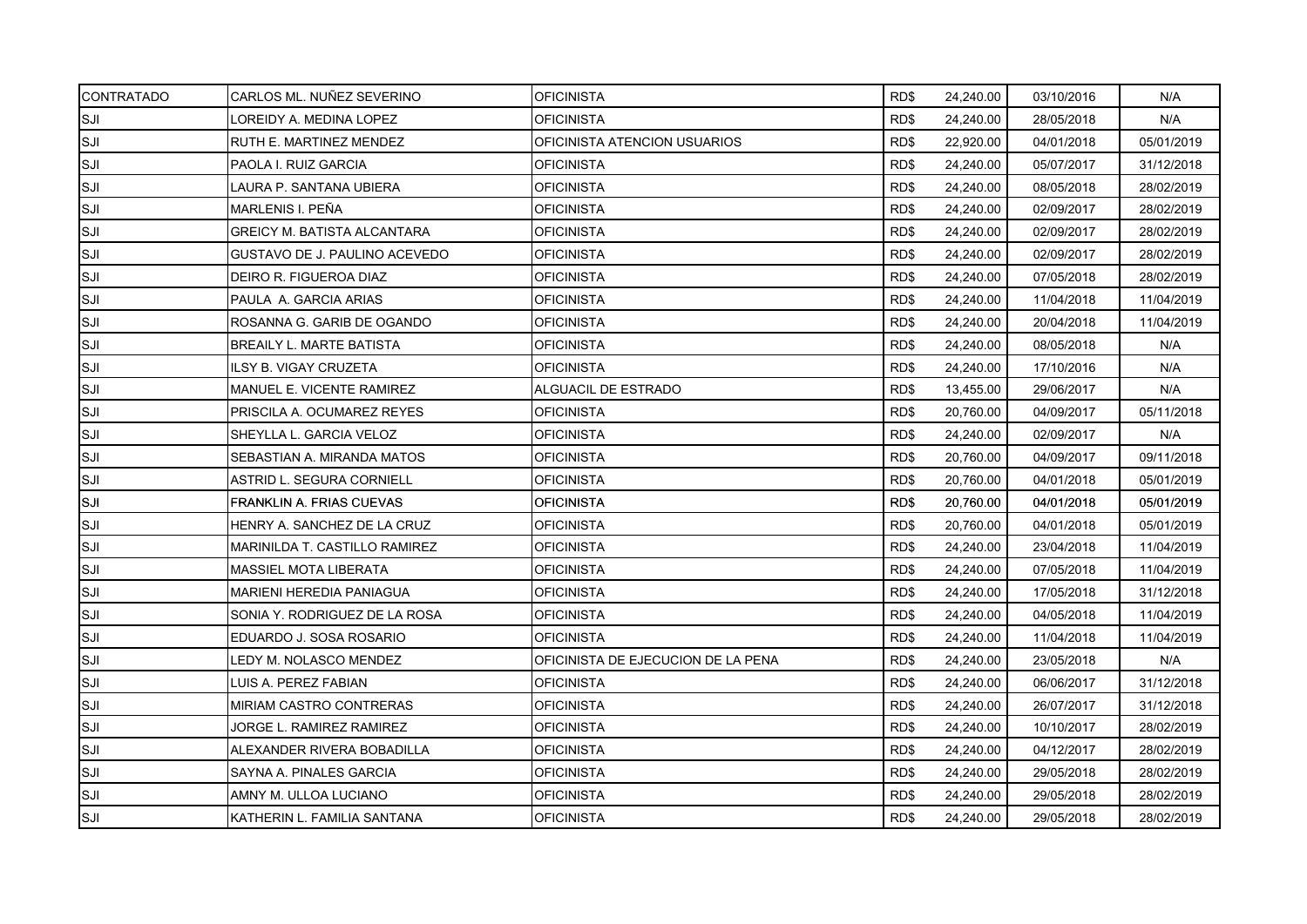| SJI               | <b>CENITH LOPEZ SUBERO</b>      | <b>OFICINISTA</b>         | RD\$ | 24,240.00 | 30/05/2018 | 28/02/2019 |
|-------------------|---------------------------------|---------------------------|------|-----------|------------|------------|
| SJI               | ANNY L. SOTO AMEZQUITA          | <b>OFICINISTA</b>         | RD\$ | 24,240.00 | 05/06/2018 | 28/02/2019 |
| SJI               | CESAR A. REYES MEJIA            | <b>OFICINISTA</b>         | RD\$ | 24,240.00 | 15/05/2017 | 11/04/2019 |
| SJI               | JOHAN S. NOVAS COLON            | OFICINISTA                | RD\$ | 24,240.00 | 11/04/2018 | 11/04/2019 |
| SJI               | KATHERINE Y. MATOS CARRASCO     | OFICINISTA                | RD\$ | 24,240.00 | 11/04/2018 | 11/04/2019 |
| SJI               | CATERIN R. MEDINA TRINIDAD      | <b>OFICINISTA</b>         | RD\$ | 24,240.00 | 11/04/2018 | 11/04/2019 |
| <b>SJI</b>        | MICHELLE S. MONEGRO BURGOS      | <b>OFICINISTA</b>         | RD\$ | 24,240.00 | 20/04/2017 | N/A        |
| SJI               | JUAN C. PEÑA RODRIGUEZ          | OFICINISTA                | RD\$ | 24,240.00 | 30/11/2017 | N/A        |
| SJI               | ROXANNA J. RODRIGUEZ RUIZ       | <b>OFICINISTA</b>         | RD\$ | 20,760.00 | 04/01/2018 | 05/01/2019 |
| <b>CONTRATADO</b> | ROSA D. ACOSTA CACERES          | <b>CONSERJE</b>           | RD\$ | 12,444.00 | 05/06/2006 | N/A        |
| <b>CONTRATADO</b> | <b>ESTHER L. PEREZ FERRERAS</b> | OFICINISTA 1RA. INSTANCIA | RD\$ | 15,720.00 | 22/06/2017 | N/A        |
| <b>CONTRATADO</b> | <b>GREGORIO REYES</b>           | VIGILANTE                 | RD\$ | 12,444.00 | 21/06/2016 | N/A        |
| <b>CONTRATADO</b> | EDINSON PEREZ GONZALEZ          | VIGILANTE                 | RD\$ | 12,444.00 | 16/02/2007 | N/A        |
| <b>CONTRATADO</b> | JUAN I. FERRERAS SUAZO          | <b>CHOFER</b>             | RD\$ | 24,240.00 | 26/12/2013 | N/A        |
| <b>CONTRATADO</b> | RAFAEL MENDEZ                   | MENSAJERO EXTERNO         | RD\$ | 16,440.00 | 14/02/2003 | N/A        |
| <b>CONTRATADO</b> | JORGE A. TONOS PEÑA             | CONSERJE                  | RD\$ | 12,444.00 | 21/04/2005 | N/A        |
| <b>CONTRATADO</b> | CARLOS ML. FELIZ FERRERAS       | VIGILANTE                 | RD\$ | 12,444.00 | 07/02/2006 | N/A        |
| CONTRATADO        | DOMINGO CAMPOS MATEO            | VIGILANTE                 | RD\$ | 12,444.00 | 04/10/2006 | N/A        |
| <b>CONTRATADO</b> | DARLENNY VOLQUEZ CUEVAS         | MENSAJERO INTERNO         | RD\$ | 12,444.00 | 23/06/2016 | N/A        |
| <b>CONTRATADO</b> | LORGIRIES ACOSTA FELIZ          | OFICINISTA JDO. DE PAZ    | RD\$ | 14,760.00 | 23/05/2017 | N/A        |
| <b>CONTRATADO</b> | <b>ESEQUIER MATOS ACOSTA</b>    | VIGILANTE                 | RD\$ | 12,444.00 | 29/11/2006 | N/A        |
| <b>CONTRATADO</b> | <b>BLAS GERARDO HEREDIA</b>     | VIGILANTE                 | RD\$ | 12,444.00 | 25/01/2005 | N/A        |
| SJI               | MAXIMO E. FLORIAN TERRERO       | OFICINISTA J.O.           | RD\$ | 15,720.00 | 13/12/2017 | 20/11/2018 |
| SJI               | RUMAIRYS REYES FERNANDEZ        | <b>OFICINISTA</b>         | RD\$ | 18,780.00 | 10/04/2018 | 01/11/2018 |
| <b>CONTRATADO</b> | ANA Y. DIAZ SANTANA             | CONSERJE-MENSAJERO(A)     | RD\$ | 12,444.00 | 02/05/2017 | N/A        |
| <b>CONTRATADO</b> | YODENNIS M. DIAZ PEREZ          | ALGUACIL DE ESTRADO       | RD\$ | 14,760.00 | 18/02/2016 | N/A        |
| <b>CONTRATADO</b> | LUIS S. PEREZ RAMIREZ           | <b>VIGILANTE</b>          | RD\$ | 12,444.00 | 30/11/2006 | N/A        |
| <b>CONTRATADO</b> | MIGUEL B. TERRERO FERRERAS      | VIGILANTE                 | RD\$ | 12,444.00 | 01/06/2000 | N/A        |
| <b>CONTRATADO</b> | <b>CRISTIAN GONZALES</b>        | ALGUACIL DE ESTRADO       | RD\$ | 14,760.00 | 08/08/2007 | N/A        |
| SJI               | MARLENY M. ESTRELLA BENCOSME    | OFICINISTA 1RA. INSTANCIA | RD\$ | 15,720.00 | 10/07/2017 | 26/10/2018 |
| <b>CONTRATADO</b> | <b>MARITZA M. ABREU HERRERA</b> | CONSERJE                  | RD\$ | 12,444.00 | 03/11/2003 | N/A        |
| <b>CONTRATADO</b> | FRANCISCO SANCHEZ               | JARDINERO                 | RD\$ | 12,444.00 | 28/03/2001 | N/A        |
| <b>CONTRATADO</b> | NORMA C. ESCOBOZA               | <b>CONSERJE</b>           | RD\$ | 12,444.00 | 29/12/2000 | N/A        |
|                   |                                 |                           |      |           |            |            |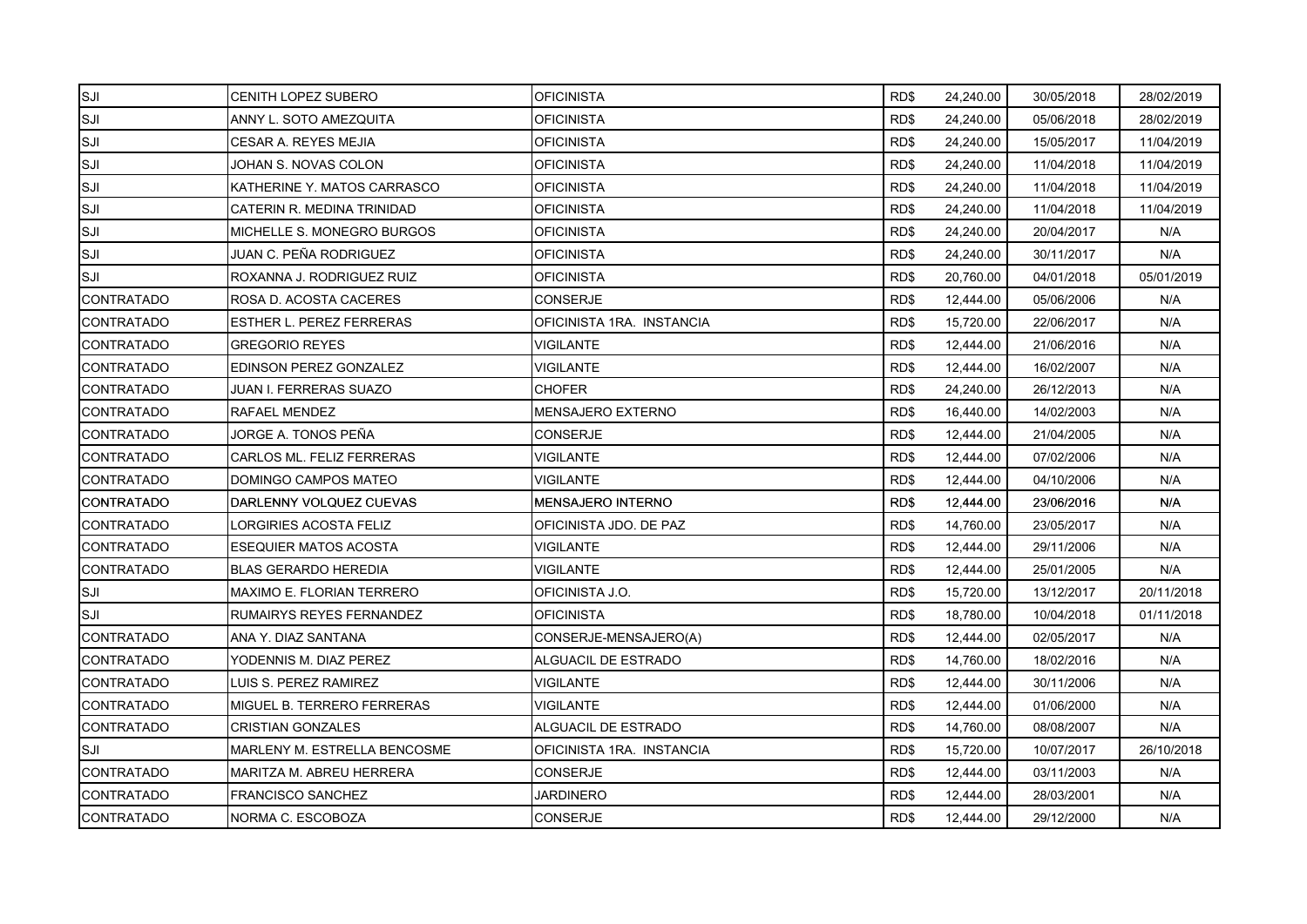| <b>CONTRATADO</b> | LUZ D. SANTANA QUEZADA                | CONSERJE-MENSAJERO(A)          | RD\$ | 12.444.00 | 14/03/2006 | N/A        |
|-------------------|---------------------------------------|--------------------------------|------|-----------|------------|------------|
| <b>SJI</b>        | MADELIN LOPEZ POLANCO                 | OFICINISTA J.O.                | RD\$ | 15,720.00 | 28/06/2017 | N/A        |
| <b>CONTRATADO</b> | JOSE A. CERDA COPLIN                  | <b>VIGILANTE</b>               | RD\$ | 12,444.00 | 04/09/2001 | N/A        |
| <b>SJI</b>        | MADELINE PEÑA AYALA                   | OFICINISTA J.O.                | RD\$ | 15,720.00 | 28/06/2017 | 29/10/2018 |
| SJI               | AMELFI F. MINAYA PAULINO              | OFICINISTA J.O.                | RD\$ | 15,720.00 | 26/01/2018 | 29/10/2018 |
| SJI               | CARMEN M. LA PAZ RAMOS                | OFICINISTA J.O.                | RD\$ | 15,720.00 | 08/11/2017 | 08/11/2018 |
| <b>CONTRATADO</b> | SARA P. DE LA CRUZ GOMEZ              | OFICINISTA CORTE               | RD\$ | 17,640.00 | 13/06/2016 | N/A        |
| <b>CONTRATADO</b> | <b>GENARO D. MARTE SANTOS</b>         | <b>MAYORDOMO I</b>             | RD\$ | 16,920.00 | 01/05/2002 | N/A        |
| SJI               | YINERY A. TEJEDA CONCEPCIÓN           | CONSERJE-MENSAJERO(A)          | RD\$ | 12,444.00 | 23/03/2018 | N/A        |
| <b>CONTRATADO</b> | <b>MARIO J. RODRIGUEZ</b>             | REP. Y MANT. MAQUINAS ESCRIBIR | RD\$ | 4,800.00  | 01/10/1997 | N/A        |
| SJI               | ANAMAXI RONDON SALDAÑA                | OFICINISTA JDO. DE PAZ         | RD\$ | 14,760.00 | 19/03/2018 | 19/10/2018 |
| SJI               | KATHERINE DEL C. MATEO HERNANDEZ      | OFICINISTA JDO. DE PAZ         | RD\$ | 14,760.00 | 19/03/2018 | N/A        |
| <b>CONTRATADO</b> | MAXIMO B. REINOSO TAPIA               | SUPERVISOR DE ARCHIVO          | RD\$ | 29,580.00 | 16/02/2007 | N/A        |
| <b>CONTRATADO</b> | MIGUELINA G. DE MOYA LONGO            | AUX. DE RECEPCION Y ENTREGA    | RD\$ | 24.240.00 | 03/11/2014 | N/A        |
| <b>CONTRATADO</b> | HILARIO J. HOLGUIN SANTOS             | <b>VIGILANTE</b>               | RD\$ | 12,444.00 | 01/03/2001 | N/A        |
| <b>CONTRATADO</b> | DIONICIO G. VALERIO CRUZ              | <b>VIGILANTE</b>               | RD\$ | 12,444.00 | 27/11/2001 | N/A        |
| SJI               | YISSEL M. ALBA ALMONTE                | <b>OFICINISTA</b>              | RD\$ | 20,760.00 | 19/02/2018 | N/A        |
| <b>CONTRATADO</b> | AGUSTIN PEÑA DILONÉ                   | CONSERJE                       | RD\$ | 12,444.00 | 02/01/2017 | N/A        |
| CONTRATADO        | TRINIDAD VILLAFAÑA GONZALEZ           | VIGILANTE                      | RD\$ | 12,444.00 | 13/11/2001 | N/A        |
| <b>CONTRATADO</b> | LEONOR SANTOS PEREZ                   | CONSERJE                       | RD\$ | 12,444.00 | 04/07/2001 | N/A        |
| <b>CONTRATADO</b> | JOSE DE JS. ORTIZ ARACENA             | ALGUACIL DE ESTRADO            | RD\$ | 14,760.00 | 11/01/2016 | N/A        |
| <b>CONTRATADO</b> | LUCIA M. ESTRELLA DIAZ                | ABOGADO AYUDANTE CORTE         | RD\$ | 48,894.00 | 27/10/2014 | N/A        |
| <b>CONTRATADO</b> | ROSALBA ALT. PAULINO BETEMIT          | OFICINISTA CORTE               | RD\$ | 17,640.00 | 01/02/2016 | N/A        |
| <b>CONTRATADO</b> | ROBERTO GONZALEZ MOREL                | <b>INTERPRETE JUDICIAL</b>     | RD\$ | 21,960.00 | 02/05/2001 | N/A        |
| <b>CONTRATADO</b> | FIOR M. TAPIA PERALTA                 | VIGILANTE                      | RD\$ | 12,444.00 | 21/03/2017 | N/A        |
| <b>CONTRATADO</b> | <b>GLADYS ALT. MARTINEZ RODRIGUEZ</b> | ABOGADO AYUDANTE 1RA. INST.    | RD\$ | 36,000.00 | 03/09/2014 | N/A        |
| <b>CONTRATADO</b> | <b>NERY LEBRON</b>                    | <b>VIGILANTE</b>               | RD\$ | 12,444.00 | 29/11/2006 | N/A        |
| <b>CONTRATADO</b> | PATRICIO VENTURA HIRALDO              | <b>CHOFER</b>                  | RD\$ | 24,240.00 | 10/01/2017 | N/A        |
| <b>CONTRATADO</b> | JOSE FCO. ABREU MOTA                  | VIGILANTE                      | RD\$ | 12,444.00 | 31/05/2005 | N/A        |
| <b>CONTRATADO</b> | LUCIANO RODRIGUEZ VASQUEZ             | VIGILANTE                      | RD\$ | 12,444.00 | 05/05/2006 | N/A        |
| <b>CONTRATADO</b> | JUAN DEL ROSARIO NUÑEZ                | VIGILANTE                      | RD\$ | 12,444.00 | 23/10/2007 | N/A        |
| <b>CONTRATADO</b> | PURITA GARCIA GONZALEZ                | CONSERJE                       | RD\$ | 12,444.00 | 01/08/2016 | N/A        |
| SJI               | VANESSA M. RICARDO CABRERA            | OFICINISTA J.O.                | RD\$ | 15,720.00 | 18/09/2017 | 31/12/2018 |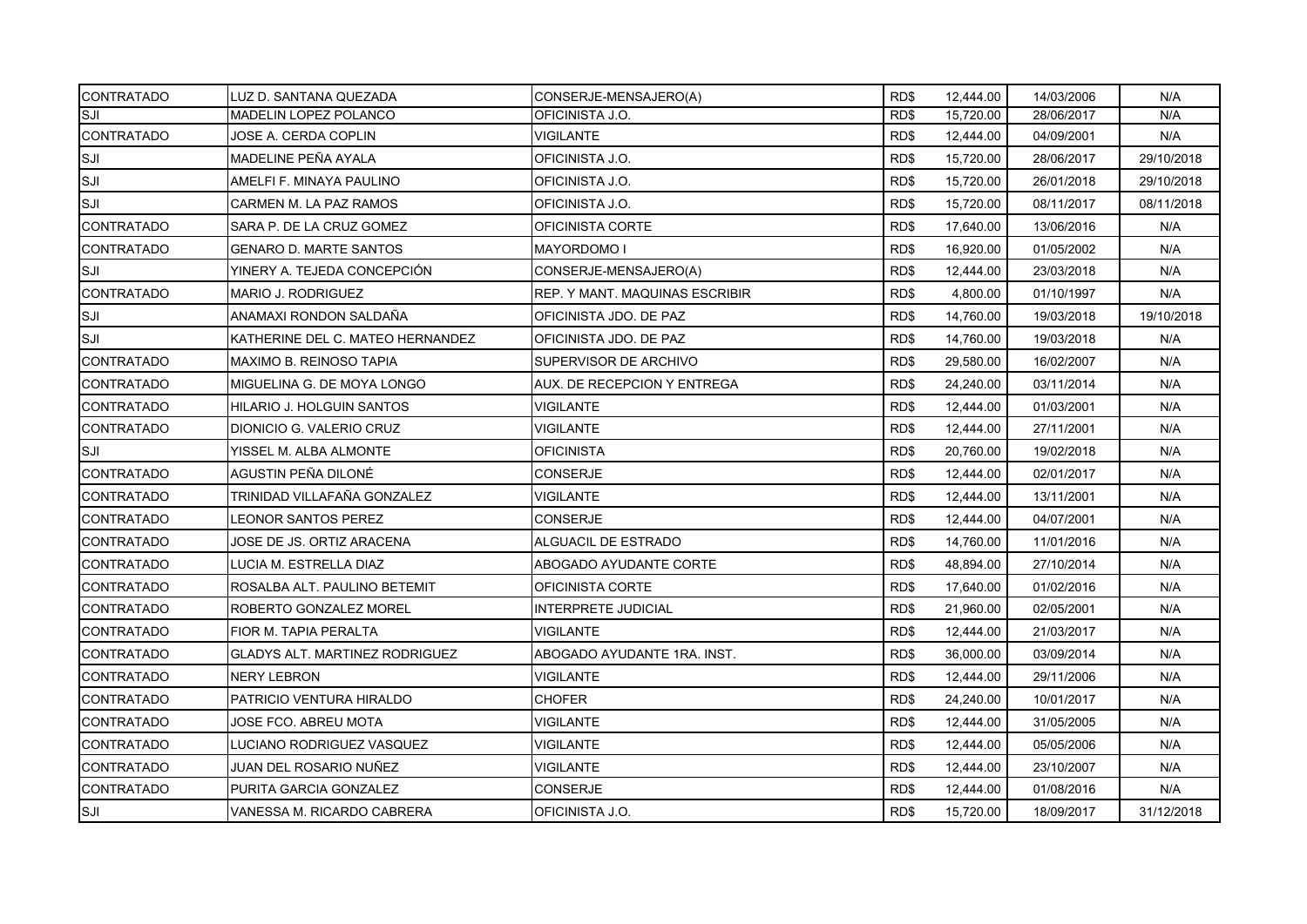| SJI               | KELVIN R. INFANTE LOPEZ         | OFICINISTA J.O.           | RD\$ | 15,720.00 | 26/03/2018 | 31/12/2018 |
|-------------------|---------------------------------|---------------------------|------|-----------|------------|------------|
| SJI               | JENNIFER FORTUNA REYES          | OFICINISTA J.O.           | RD\$ | 15,720.00 | 28/06/2017 | 31/12/2018 |
| SJI               | EMMA M. OLIVERO MERCEDES        | OFICINISTA J.O.           | RD\$ | 15,720.00 | 29/06/2017 | 31/12/2018 |
| <b>CONTRATADO</b> | RAMONA BONILLA GIL              | <b>CONSERJE</b>           | RD\$ | 12,444.00 | 12/12/2016 | N/A        |
| <b>CONTRATADO</b> | FINLANDIA J. BELTRE MEDINA      | CONSERJE-MENSAJERO(A)     | RD\$ | 12,444.00 | 07/10/2016 | N/A        |
| <b>CONTRATADO</b> | <b>MANUEL ARMANDO ARIAS</b>     | <b>VIGILANTE</b>          | RD\$ | 12,444.00 | 01/07/2004 | N/A        |
| SJI               | ARLENY A. CRUZ MELO             | OFICINISTA 1RA. INSTANCIA | RD\$ | 15,720.00 | 12/03/2018 | 01/11/2018 |
| SJI               | YUDISSA MA. BUSTAMANTE MONTERO  | OFICINISTA 1RA. INSTANCIA | RD\$ | 15,720.00 | 12/03/2018 | 09/11/2018 |
| SJI               | DELYS N. DIPRE DOMINGUEZ        | OFICINISTA 1RA. INSTANCIA | RD\$ | 15,720.00 | 05/02/2018 | 21/02/2019 |
| SJI               | MARIA DEL C. FLORENTINO CARO    | OFICINISTA JDO. DE PAZ    | RD\$ | 14,760.00 | 15/05/2018 | N/A        |
| <b>CONTRATADO</b> | EDIBURGA PINEDA FRIAS           | <b>ARCHIVISTA</b>         | RD\$ | 24,240.00 | 15/08/2007 | N/A        |
| SJI               | ARIANNA DE LA ROSA LORA         | OFICINISTA 1RA. INSTANCIA | RD\$ | 15,720.00 | 26/03/2018 | 31/10/2018 |
| SJI               | MELISSA M. VOLQUEZ SOTO         | OFICINISTA 1RA. INSTANCIA | RD\$ | 15,720.00 | 12/03/2018 | 31/10/2018 |
| <b>CONTRATADO</b> | OCTAVIO LORENZO FORTUNA         | <b>MENSAJERO INTERNO</b>  | RD\$ | 12,444.00 | 21/04/2005 | N/A        |
| <b>CONTRATADO</b> | BERNALDO SANTANA ENCARNACION    | JARDINERO                 | RD\$ | 14,160.00 | 09/10/2001 | N/A        |
| <b>CONTRATADO</b> | JOSE DE LAS M. CIPRIAN SANCHEZ  | VIGILANTE                 | RD\$ | 12,780.00 | 13/06/2005 | N/A        |
| SJI               | JUANA FCA. SANCHEZ MOTA         | <b>CONSERJE</b>           | RD\$ | 12,444.00 | 01/01/2007 | N/A        |
| SJI               | <b>MIDONIA DE JESUS SANTOS</b>  | <b>CONSERJE</b>           | RD\$ | 12,444.00 | 01/01/2007 | N/A        |
| <b>CONTRATADO</b> | RAMON CARO DE LEON              | <b>VIGILANTE</b>          | RD\$ | 12,444.00 | 28/04/2000 | N/A        |
| <b>CONTRATADO</b> | MILAGROS CEBALLOS               | <b>MENSAJERO INTERNO</b>  | RD\$ | 12,444.00 | 18/07/2001 | N/A        |
| <b>CONTRATADO</b> | FELIPE DIPRE DE LA ROSA         | <b>VIGILANTE</b>          | RD\$ | 12,444.00 | 24/11/2003 | N/A        |
| <b>CONTRATADO</b> | <b>FLORENCIO LORENZO</b>        | <b>VIGILANTE</b>          | RD\$ | 12,444.00 | 13/11/2007 | N/A        |
| <b>CONTRATADO</b> | <b>MIOSOTIS GERMAN TEJADA</b>   | <b>CONSERJE</b>           | RD\$ | 12,444.00 | 05/06/2017 | N/A        |
| <b>CONTRATADO</b> | <b>CESAR SANCHEZ</b>            | <b>VIGILANTE</b>          | RD\$ | 12,444.00 | 12/12/2001 | N/A        |
| <b>CONTRATADO</b> | RAMON DE JS. RIVERA CAMPUSANO   | <b>VIGILANTE</b>          | RD\$ | 12,444.00 | 07/02/2001 | N/A        |
| CONTRATADO        | <b>CHARLES I. JIMENEZ PEREZ</b> | ALGUACIL DE ESTRADO       | RD\$ | 13,800.00 | 18/08/2014 | N/A        |
| <b>CONTRATADO</b> | <b>RAMON RODRIGUEZ</b>          | <b>VIGILANTE</b>          | RD\$ | 12,444.00 | 12/01/2007 | N/A        |
| <b>CONTRATADO</b> | ROSANNA V. MORENO PANIAGUA      | CONSERJE-MENSAJERO(A)     | RD\$ | 12,444.00 | 03/10/2016 | N/A        |
| <b>CONTRATADO</b> | MARIA C. ASENCIO ABREU          | OFICINISTA J.O.           | RD\$ | 15,720.00 | 11/11/2014 | N/A        |
| <b>CONTRATADO</b> | <b>MARIANO URBAEZ DEL JESUS</b> | <b>VIGILANTE</b>          | RD\$ | 12,444.00 | 01/01/2001 | N/A        |
| <b>CONTRATADO</b> | <b>MELANEA MATOS MEJIA</b>      | CONSERJE                  | RD\$ | 12,444.00 | 29/12/2000 | N/A        |
| <b>CONTRATADO</b> | WILLIAM R. MEJIA                | <b>VIGILANTE</b>          | RD\$ | 12,444.00 | 06/09/2007 | N/A        |
| <b>CONTRATADO</b> | SOFI ALT. RAMIREZ SANTANA       | CONSERJE-MENSAJERO(A)     | RD\$ | 12,444.00 | 02/05/2017 | N/A        |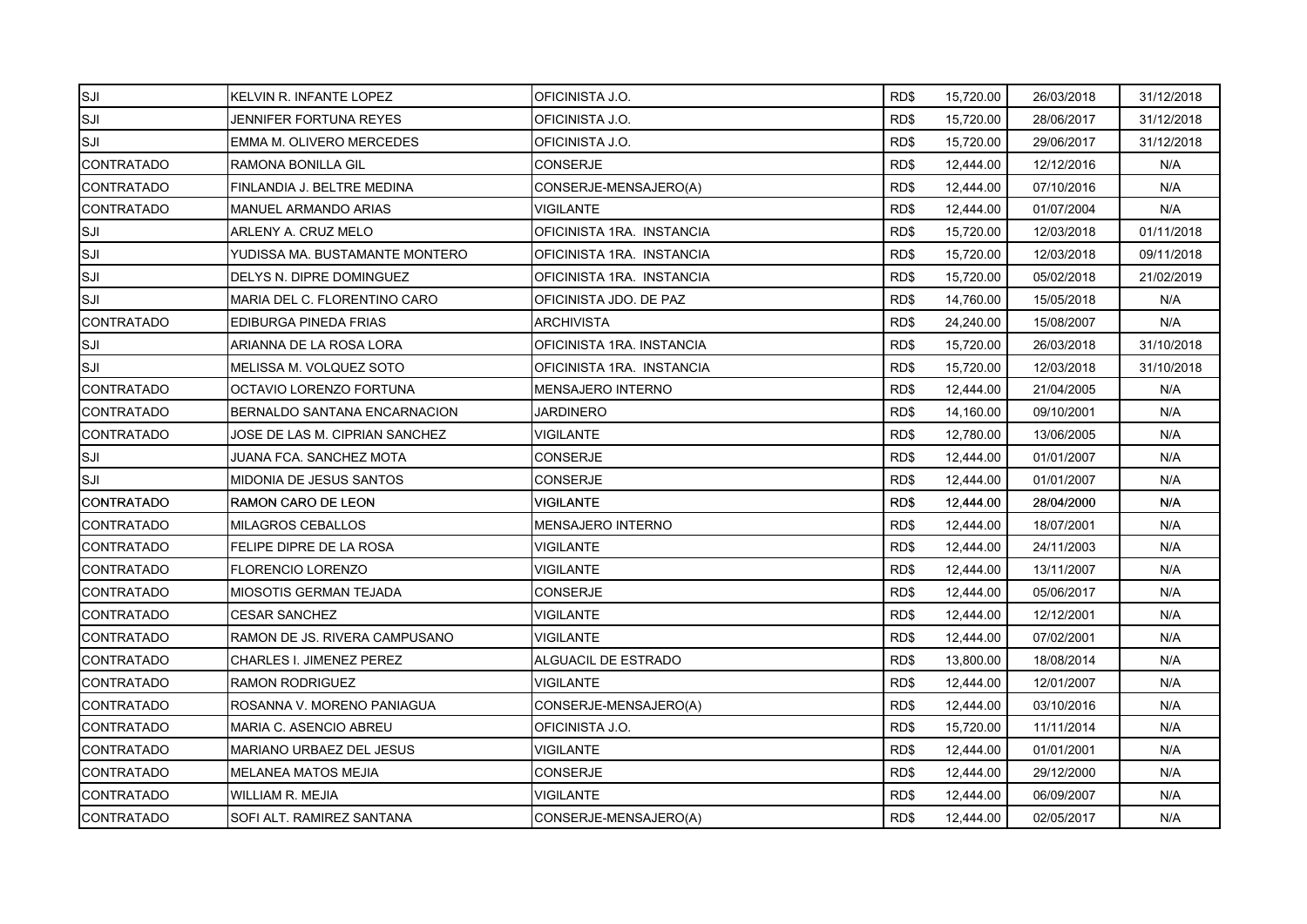| <b>CONTRATADO</b> | MARIA M. VASQUEZ DE JESUS                         | ABOGADO AYUDANTE 1RA. INST.              | RD\$ | 36,000.00  | 14/04/2014 | N/A        |
|-------------------|---------------------------------------------------|------------------------------------------|------|------------|------------|------------|
| <b>CONTRATADO</b> | WANDA J. GERMAN HERNANDEZ                         | OFICINISTA J.O.                          | RD\$ | 15,720.00  | 30/03/2015 | N/A        |
| SJI               | ALDAUCY NUÑEZ CRUZ                                | OFICINISTA J.O.                          | RD\$ | 15,720.00  | 25/09/2017 | N/A        |
| SJI               | FRANMY J. CORDERO MARTE                           | OFICINISTA J.O.                          | RD\$ | 15,720.00  | 21/08/2017 | N/A        |
| SJI               | CESAR O. BETANCES COLON                           | OFICINISTA J.O.                          | RD\$ | 15,720.00  | 21/08/2017 | N/A        |
| SJI               | MARIELVIS R. ACOSTA GARCIA                        | OFICINISTA J.O.                          | RD\$ | 15,720.00  | 25/09/2017 | 29/10/2018 |
| <b>SJI</b>        | YANDERLYN ALVARADO SEVERINO                       | OFICINISTA J.O.                          | RD\$ | 15,720.00  | 21/08/2017 | 29/10/2018 |
| <b>CONTRATADO</b> | ROSA E. PIÑA                                      | CONSERJE                                 | RD\$ | 12,444.00  | 26/10/2016 | N/A        |
| <b>CONTRATADO</b> | SOCRATES ANT. MONTERO DIAZ                        | DIRECTOR (A) REGIONAL MENSURAS           | RD\$ | 117,532.80 | 02/06/2014 | N/A        |
| <b>CONTRATADO</b> | BERKIS M. LOPEZ ACOSTA                            | ENCARGADO(A) OFICINA ADMINISTRATIVA IV   | RD\$ | 81,952.80  | 11/07/2007 | N/A        |
| SJI               | ANGEL ML. DE LEON RAMIREZ                         | ENC. MANTENIMIENTO                       | RD\$ | 45,540.00  | 01/04/2007 | N/A        |
| <b>CONTRATADO</b> | <b>FRANCISCO A. MERCEDES FERRERAS</b>             | <b>CHOFER</b>                            | RD\$ | 24,240.00  | 28/08/2017 | N/A        |
| SJI               | BERNARDA ALT. DIAZ RIVERA                         | <b>CONSERJE</b>                          | RD\$ | 12,444.00  | 01/01/2007 | N/A        |
| <b>CONTRATADO</b> | <b>CRISTINA ALT. ROJAS</b>                        | <b>CONSERJE</b>                          | RD\$ | 12,444.00  | 10/05/2001 | N/A        |
|                   |                                                   |                                          |      |            |            |            |
| <b>CONTRATADO</b> | <b>WILIS RAMIREZ AMPARO</b><br><b>CARMEN PEÑA</b> | MENSAJERO INTERNO                        | RD\$ | 12,444.00  | 21/02/2017 | N/A        |
| <b>CONTRATADO</b> |                                                   | <b>CONSERJE</b>                          | RD\$ | 12,444.00  | 01/08/2016 | N/A        |
| <b>CONTRATADO</b> | CAROLINA ALT. RODRIGUEZ BRITO                     | <b>CONSERJE</b>                          | RD\$ | 12,444.00  | 07/02/2017 | N/A        |
| <b>CONTRATADO</b> | JOSE ANT. ABREU ORTEGA                            | ALGUACIL DE ESTRADO                      | RD\$ | 14,760.00  | 06/05/2015 | N/A        |
| SJI               | ANTONIA R. NUÑEZ MENDOZA                          | OFICINISTA 1RA. INSTANCIA                | RD\$ | 15,720.00  | 28/08/2017 | N/A        |
| <b>CONTRATADO</b> | JUAN ALB. ACOSTA HIDALGO                          | <b>VIGILANTE</b>                         | RD\$ | 12,444.00  | 07/06/2006 | N/A        |
| <b>CONTRATADO</b> | <b>JULIO GONZALEZ</b>                             | <b>MAYORDOMO II</b>                      | RD\$ | 14,760.00  | 09/06/2003 | N/A        |
| SJI               | LUZ DEL A. ACOSTA RAMON                           | OFICINISTA 1RA. INSTANCIA                | RD\$ | 15,720.00  | 12/09/2017 | 31/10/2018 |
| ISJI              | RHAQUELYN METIVIER THOMAS                         | OFICINISTA 1RA. INSTANCIA                | RD\$ | 15,720.00  | 25/09/2017 | 31/10/2018 |
| <b>CONTRATADO</b> | <b>MARIA COPLIN KELLY</b>                         | ENC. ADMINISTRATIVO II DISTRITO JUDICIAL | RD\$ | 67,405.20  | 06/04/2017 | N/A        |
| <b>CONTRATADO</b> | <b>GENEROSO GERONIMO SHEPARD</b>                  | <b>VIGILANTE</b>                         | RD\$ | 13,680.00  | 06/12/2005 | N/A        |
| <b>CONTRATADO</b> | MARCOS ALCALA JAZMIN                              | VIGILANTE                                | RD\$ | 12,444.00  | 14/08/2003 | N/A        |
| SJI               | ROSA M. ESPINO LIRIANO                            | ABOGADO AYUDANTE 1RA. INST.              | RD\$ | 36,000.00  | 10/10/2017 | 10/10/2018 |
| SJI               | <b>ISAAC E. DE JESUS ACOSTA</b>                   | OFICINISTA J.O.                          | RD\$ | 15,720.00  | 18/04/2018 | N/A        |
| <b>CONTRATADO</b> | ALBA I. BARRIENTOS VALDEZ                         | CONSERJE-MENSAJERO(A)                    | RD\$ | 12,444.00  | 02/11/2001 | N/A        |
| SJI               | <b>VICTOR AQUINO SANCHEZ</b>                      | <b>CHOFER</b>                            | RD\$ | 24,240.00  | 09/08/2017 | N/A        |
| <b>CONTRATADO</b> | DIGNA OGANDO                                      | CONSERJE                                 | RD\$ | 12,444.00  | 10/05/2001 | N/A        |
| <b>CONTRATADO</b> | LUISA MORA DE LOS SANTOS                          | CONSERJE                                 | RD\$ | 12,444.00  | 07/05/2001 | N/A        |
| <b>CONTRATADO</b> | MANUEL RAMIREZ ROSADO                             | <b>VIGILANTE</b>                         | RD\$ | 12,444.00  | 28/11/2001 | N/A        |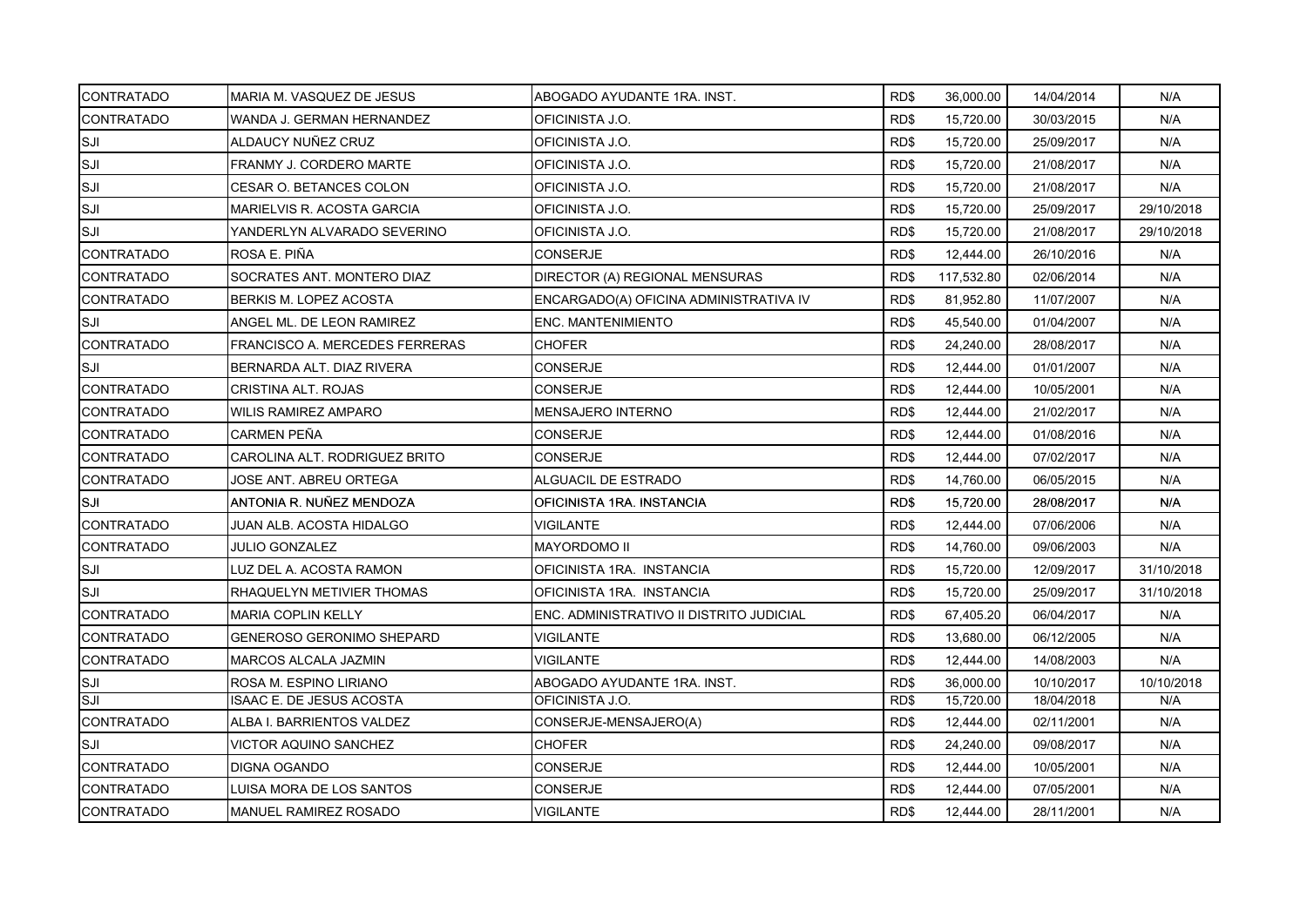| <b>CONTRATADO</b> | LUIS O. TEJEDA DE LOS SANTOS     | <b>VIGILANTE</b>                        | RD\$ | 12,444.00 | 25/09/2007 | N/A        |
|-------------------|----------------------------------|-----------------------------------------|------|-----------|------------|------------|
| <b>CONTRATADO</b> | JOSE FCO. DE OLEO ENCARNACION    | CONSERJE-MENSAJERO(A)                   | RD\$ | 12,444.00 | 09/03/2015 | N/A        |
| SJI               | LEONOR HERRERA RAMIREZ           | OFICINISTA J.O.                         | RD\$ | 15,720.00 | 15/10/2007 | N/A        |
| <b>CONTRATADO</b> | SANDRO CABRAL                    | VIGILANTE                               | RD\$ | 12,444.00 | 12/12/2001 | N/A        |
| SJI               | PERLA M. FEBLES CASTILLO         | OFICINISTA 1RA. INSTANCIA               | RD\$ | 15,720.00 | 14/05/2018 | N/A        |
| <b>CONTRATADO</b> | HECTOR E. DE LA CRUZ GUZMAN      | ALGUACIL DE ESTRADO                     | RD\$ | 14,760.00 | 11/05/2015 | N/A        |
| <b>CONTRATADO</b> | CECILIO SEVERINO SEVERINO        | <b>MAYORDOMO III</b>                    | RD\$ | 13,800.00 | 31/01/2017 | N/A        |
| <b>CONTRATADO</b> | ISABEL MEJIA                     | CONSERJE                                | RD\$ | 12,444.00 | 02/01/2017 | N/A        |
| SJI               | <b>KELISER MADRIGAL LORENZO</b>  | OFICINISTA 1RA. INSTANCIA               | RD\$ | 15,720.00 | 02/04/2018 | 01/11/2018 |
| <b>CONTRATADO</b> | <b>NELSON MORALES ECHAVARRIA</b> | VIGILANTE                               | RD\$ | 12,780.00 | 30/03/2005 | N/A        |
| <b>CONTRATADO</b> | JOSE ALT. PEREZ PIÑA             | VIGILANTE                               | RD\$ | 12,444.00 | 10/03/2006 | N/A        |
| SJI               | GLARY M. REYNOSO SOLANO          | OFICINISTA 1RA. INSTANCIA               | RD\$ | 15,720.00 | 17/05/2017 | N/A        |
| SJI               | SCARLET K. PIMENTEL SANTANA      | OFICINISTA 1RA. INSTANCIA               | RD\$ | 15,720.00 | 21/05/2018 | N/A        |
| SJI               | JAZMIN D. BREA MOTA              | OFICINISTA 1RA. INSTANCIA               | RD\$ | 15,720.00 | 02/06/2014 | N/A        |
| <b>CONTRATADO</b> | AVELINO FORNE ROBLES             | PORTERO                                 | RD\$ | 12,444.00 | 14/03/2006 | N/A        |
| <b>CONTRATADO</b> | NICOLAS GUERRERO                 | PORTERO                                 | RD\$ | 12,444.00 | 17/08/2006 | N/A        |
| <b>CONTRATADO</b> | BIENVENIDO ANT. RUIZ Y ROSARIO   | VIGILANTE                               | RD\$ | 12,444.00 | 03/07/2006 | N/A        |
| SJI               | KATHERINE CEDEÑO DE JIMENEZ      | OFICINISTA 1RA. INSTANCIA               | RD\$ | 15,720.00 | 22/06/2017 | N/A        |
| <b>CONTRATADO</b> | HILCIA Y. RAMOS BETANCES         | ABOGADO AYUDANTE 1RA. INST.             | RD\$ | 36,000.00 | 31/05/2017 | N/A        |
| SJI               | RAFAEL J. CASTILLO DE MORLA      | OFICINISTA J.O.                         | RD\$ | 15,720.00 | 06/06/2018 | 30/12/2018 |
| SJI               | EMELY F. SANCHEZ ALBURQUERQUE    | OFICINISTA J.O.                         | RD\$ | 15,720.00 | 28/06/2017 | 30/12/2018 |
| <b>SJI</b>        | JANCER G. SANTANA LOPEZ          | OFICINISTA 1RA. INSTANCIA               | RD\$ | 15,720.00 | 07/06/2018 | N/A        |
| SJI               | MICHELL L. BATISTA VILLEGA       | OFICINISTA 1RA. INSTANCIA               | RD\$ | 15,720.00 | 07/06/2018 | N/A        |
| <b>CONTRATADO</b> | PABLO BAEZ RODRIGUEZ             | ENCARGADO(A) OFICINA ADMINISTRATIVA III | RD\$ | 67,405.20 | 08/03/2007 | N/A        |
| <b>CONTRATADO</b> | JULIAN R. SENA PEREZ             | MAYORDOMO III                           | RD\$ | 13,800.00 | 31/08/2005 | N/A        |
| <b>CONTRATADO</b> | SERGIO DE LA CRUZ MEDINA         | CONSERJE-MENSAJERO(A)                   | RD\$ | 12,444.00 | 15/11/2007 | N/A        |
| SJI               | INGRID M. JIMENEZ                | OFICINISTA 1RA. INSTANCIA               | RD\$ | 15,720.00 | 28/05/2018 | N/A        |
| SJI               | MICHAEL J. ABREU GONZALEZ        | OFICINISTA 1RA. INSTANCIA               | RD\$ | 15,720.00 | 26/03/2018 | 28/12/2018 |
| SJI               | ZAMANTHA AQUINO PEREZ            | OFICINISTA 1RA. INSTANCIA               | RD\$ | 15,720.00 | 21/03/2018 | 28/12/2018 |
| SJI               | REUDIS M MUÑOZ REYNOSO           | OFICINISTA 1RA. INSTANCIA               | RD\$ | 15,720.00 | 25/07/2017 | 06/06/2019 |
| <b>CONTRATADO</b> | APOLINAR JAVIER GUTIERREZ        | <b>CHOFER</b>                           | RD\$ | 24,240.00 | 04/03/2014 | N/A        |
| <b>CONTRATADO</b> | JUAN P. HERNANDEZ JAPA           | <b>CHOFER</b>                           | RD\$ | 24,240.00 | 30/06/2006 | N/A        |
| SJI               | <b>ISABEL RODRIGUEZ ABREU</b>    | CONSERJE                                | RD\$ | 12,444.00 | 01/01/2007 | N/A        |
|                   |                                  |                                         |      |           |            |            |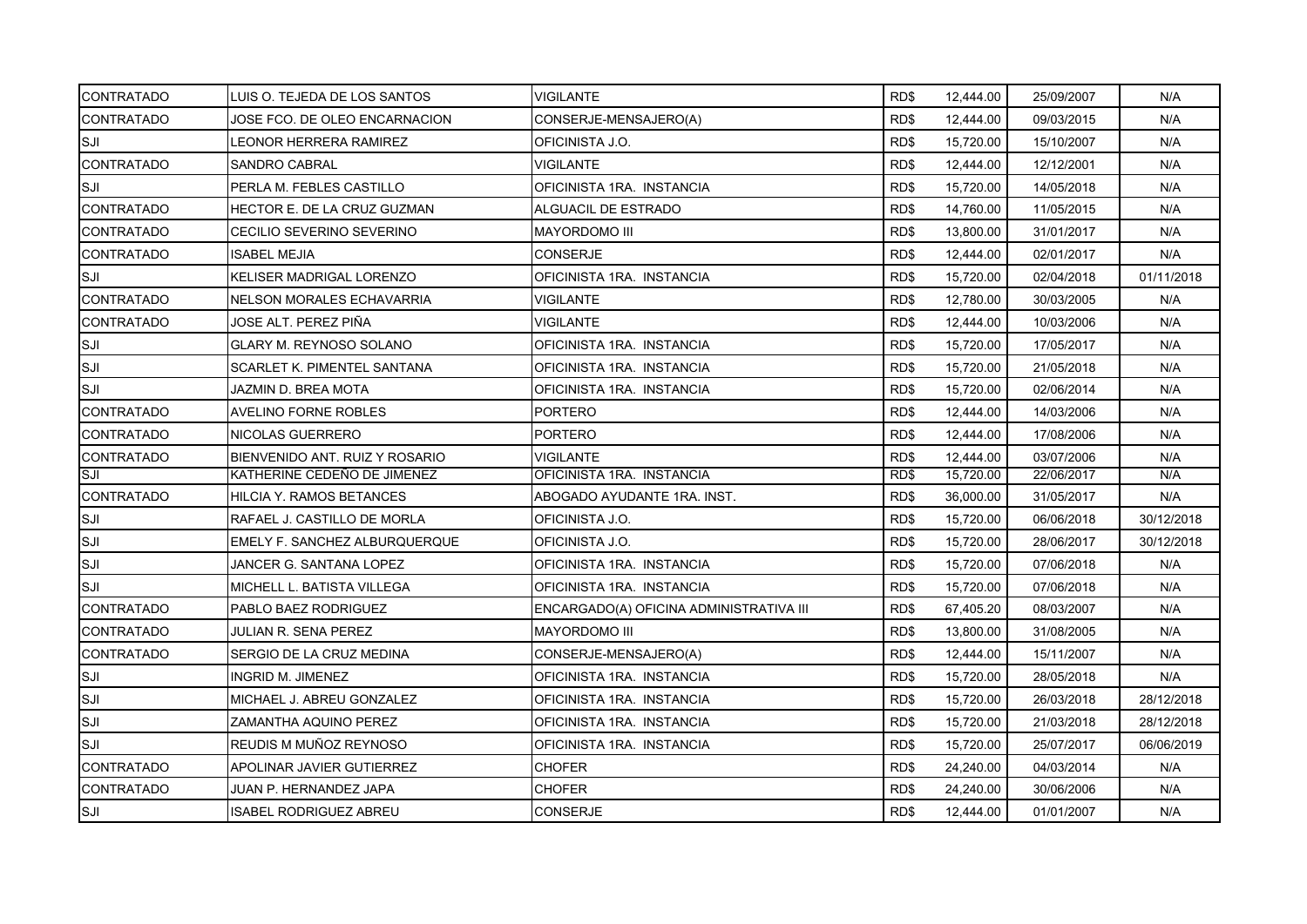| SJI               | SUJEIDY A. GIL                  | <b>CONSERJE</b>                          | RD\$ | 12,444.00 | 26/02/2018 | N/A        |
|-------------------|---------------------------------|------------------------------------------|------|-----------|------------|------------|
| <b>CONTRATADO</b> | JUAN HERASME CUEVAS             | <b>PORTERO</b>                           | RD\$ | 12,444.00 | 13/07/2006 | N/A        |
| <b>CONTRATADO</b> | JUAN I. HERNANDEZ SANCHEZ       | VIGILANTE                                | RD\$ | 12,444.00 | 29/11/2006 | N/A        |
| <b>CONTRATADO</b> | JOSE A. JIMENEZ CARELA          | VIGILANTE                                | RD\$ | 12,444.00 | 08/03/2007 | N/A        |
| <b>CONTRATADO</b> | VINICIO HERRERA                 | <b>JARDINERO</b>                         | RD\$ | 12,444.00 | 08/08/2001 | N/A        |
| <b>CONTRATADO</b> | <b>MERCEDES RAMOS SANTANA</b>   | CONSERJE                                 | RD\$ | 12,444.00 | 22/12/2014 | N/A        |
| SJI               | YANELSI DE LOS SANTOS BAEZ      | OFICINISTA 1RA. INSTANCIA                | RD\$ | 15,720.00 | 20/06/2017 | 21/10/2018 |
| SJI               | CELIA N. MELENDEZ CANDELARIO    | OFICINISTA 1RA. INSTANCIA                | RD\$ | 15,720.00 | 20/06/2017 | 21/10/2018 |
| SJI               | MIGUELIS P. ORTEGA NUÑEZ        | OFICINISTA 1RA. INSTANCIA                | RD\$ | 15,720.00 | 22/06/2017 | 23/10/2018 |
| SJI               | ANYELYS M. PEREZ MERCEDES       | OFICINISTA J.O.                          | RD\$ | 15,720.00 | 06/06/2018 | N/A        |
| SJI               | MARIEL L. GOICO MORALES         | OFICINISTA TST                           | RD\$ | 17,640.00 | 04/06/2018 | 18/11/2018 |
| <b>CONTRATADO</b> | SONIA Y. GARCIA POLANCO         | SECRETARIA (O) PRIMERA INSTANCIA         | RD\$ | 28,860.00 | 08/05/2017 | N/A        |
| SJI               | ANDONY M. ESTEVEZ TAVERAS       | OFICINISTA J.O.                          | RD\$ | 15,720.00 | 13/07/2007 | N/A        |
| SJI               | SAMUEL SOSA GONZALEZ            | OFICINISTA 1RA. INSTANCIA                | RD\$ | 15,720.00 | 03/11/2017 | 31/10/2018 |
| SJI               | LEYDI L. REYES PEÑA             | OFICINISTA J.O.                          | RD\$ | 15,720.00 | 17/08/2017 | N/A        |
| SJI               | JULEISY A. MELENDEZ BATISTA     | OFICINISTA J.O.                          | RD\$ | 15,720.00 | 17/08/2017 | N/A        |
| SJI               | EDDY M. PEREZ GUTIERREZ         | OFICINISTA 1RA. INSTANCIA                | RD\$ | 15,720.00 | 15/05/2017 | N/A        |
| SJI               | LADY C. SANTOS GIL              | OFICINISTA CORTE                         | RD\$ | 17,640.00 | 20/06/2017 | 31/10/2018 |
| SJI               | ANA M. PERALTA DE HIRALDO       | OFICINISTA CORTE                         | RD\$ | 17,640.00 | 09/11/2017 | 09/11/2018 |
| <b>CONTRATADO</b> | ROSA A. MORENO GARCIA           | COORDINADOR CENTRO DE MEDIACION JUDICIAL | RD\$ | 77,836.80 | 01/01/2007 | N/A        |
| <b>CONTRATADO</b> | ANA Y. PEÑA TAVAREZ             | <b>MEDIADOR</b>                          | RD\$ | 67,082.40 | 25/08/2014 | N/A        |
| <b>CONTRATADO</b> | DAMARIS A. PEREZ RODRIGUEZ      | <b>MEDIADOR</b>                          | RD\$ | 67,082.40 | 04/09/2014 | N/A        |
| <b>CONTRATADO</b> | RAFAEL ANT. GOMEZ MEJIA         | <b>VIGILANTE</b>                         | RD\$ | 12,780.00 | 31/03/2016 | N/A        |
| <b>CONTRATADO</b> | FRANCISCO ALB. RODRIGUEZ MEDINA | VIGILANTE                                | RD\$ | 12,444.00 | 23/10/2000 | N/A        |
| <b>CONTRATADO</b> | RAFAEL ANTONIO TORRES TAVERAS   | VIGILANTE                                | RD\$ | 12,444.00 | 10/04/2017 | N/A        |
| SJI               | MANUEL E. ESPINAL PERALTA       | VIGILANTE                                | RD\$ | 12,444.00 | 01/01/2007 | N/A        |
| SJI               | RAFAEL ANT. PAYERO RODRIGUEZ    | <b>VIGILANTE</b>                         | RD\$ | 12,444.00 | 01/01/2007 | N/A        |
| <b>CONTRATADO</b> | LUZ M. GENAO                    | CONSERJE                                 | RD\$ | 12,444.00 | 27/04/2006 | N/A        |
| <b>CONTRATADO</b> | FELIX ML. ROSADO                | VIGILANTE                                | RD\$ | 12,444.00 | 02/05/2000 | N/A        |
| <b>CONTRATADO</b> | <b>RAMON MARTE</b>              | <b>JARDINERO</b>                         | RD\$ | 12,444.00 | 23/09/2002 | N/A        |
| <b>CONTRATADO</b> | PEDRO A. PADILLA VARGAS         | JARDINERO                                | RD\$ | 12,444.00 | 23/09/2002 | N/A        |
| <b>CONTRATADO</b> | JUAN B. JIMENEZ RODRIGUEZ       | VIGILANTE                                | RD\$ | 12,444.00 | 01/03/2001 | N/A        |
| <b>CONTRATADO</b> | CARLOS R. ALCANTARA DOMINGUEZ   | <b>JARDINERO</b>                         | RD\$ | 12,444.00 | 04/07/2016 | N/A        |
| <b>CONTRATADO</b> | UBALDO RODRIGUEZ CABRERA        | <b>PLOMERO</b>                           | RD\$ | 20.760.00 | 13/01/2009 | N/A        |